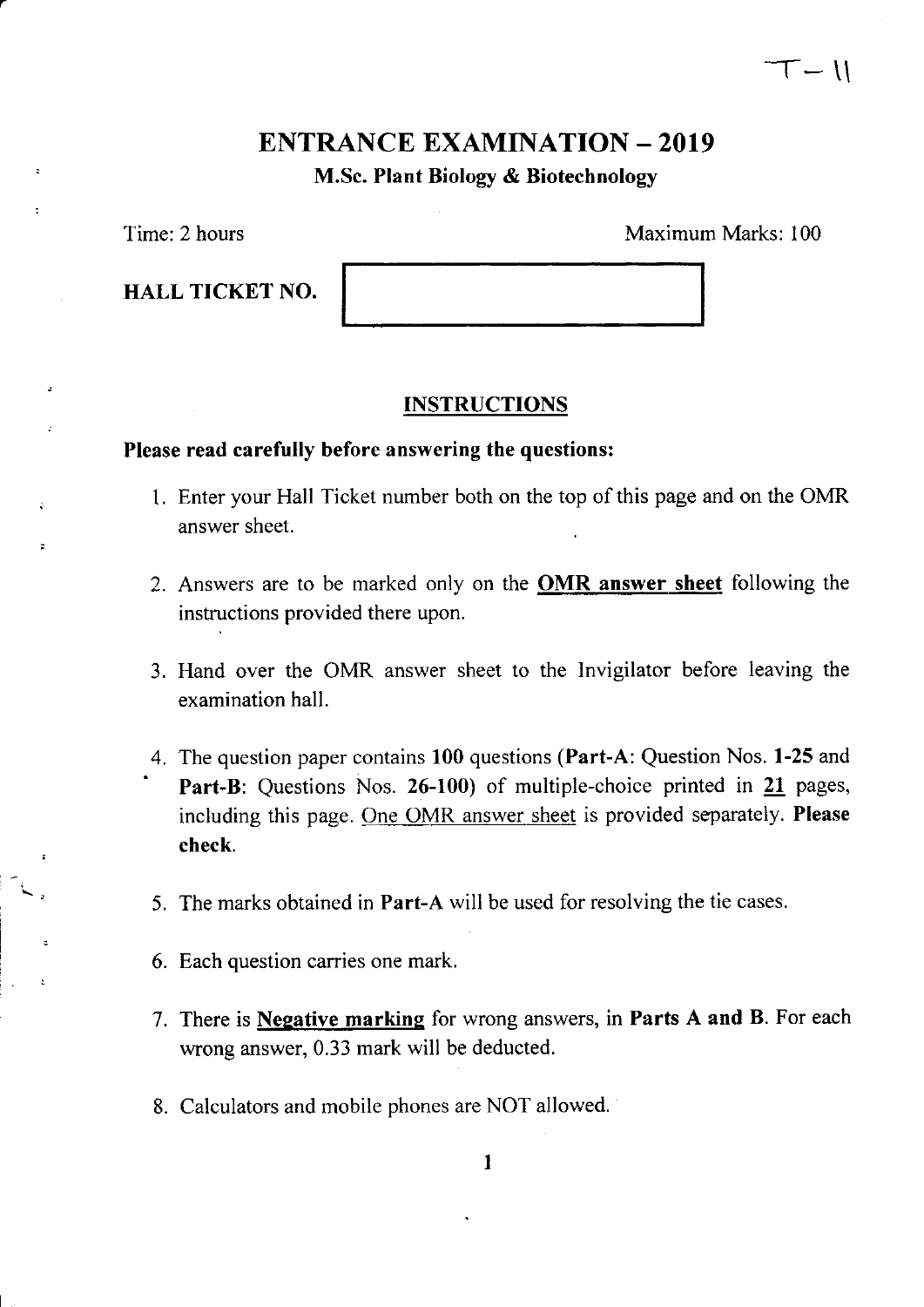## $PART-A$

- 1. Which of the following systems of plant classification does not use botanical names above the levels of order
	- A. Angiosperm Phylogeny Group B. Cronquist
	- C. Takhtajan D. Bentham and Hooker

2. Stomata are completely absent in the plants which are

| A. Grasses  | B. Submerged aquatics |
|-------------|-----------------------|
|             |                       |
| C. Conifers | D. Floating aquatics  |

3. Pick the correct match of protic or aprotic nature of the following solvents

|    | CHCl <sub>3</sub><br>Solvent-i | Solvent-iii CH <sub>3</sub> CH <sub>2</sub> OCH <sub>2</sub> CH <sub>3</sub> |             | Solvent-ii CH <sub>3</sub> COOH:<br>Solvent-iv CH <sub>3</sub> (CH2) <sub>4</sub> CH <sub>3</sub> |
|----|--------------------------------|------------------------------------------------------------------------------|-------------|---------------------------------------------------------------------------------------------------|
| А. | <i>i</i> -protic,              | ii-protic                                                                    | iii-protic  | iv-aprotic                                                                                        |
| B. | <i>i</i> -aprotic,             | ii-protic                                                                    | iii-aprotic | iv-protic                                                                                         |
| C. | <i>i</i> -aprotic,             | ii-aprotic                                                                   | iii-protic  | iv-aprotic                                                                                        |
| D. | <i>i</i> -protic,              | <i>ii</i> -aprotic                                                           | iii-protic  | iv-protic                                                                                         |

## 4. Which among the following are sterilizing gas

| A. Ethylene oxide; Betapropiolactone | B. Ethylene oxide; Hexachlorophene |  |  |
|--------------------------------------|------------------------------------|--|--|
| C. Chlorine; Bromine                 | D. Halazone; Isoproponol           |  |  |

5. Cyanogen bromide is a pseudo halogen compound with a formula CNBr is used to cut protein molecules at the C-terminus of

| A. Arginine | B. Lysine | C. Glutamic acid | D. Methionine |
|-------------|-----------|------------------|---------------|
|-------------|-----------|------------------|---------------|

6. Considering the cross Aa BB Cc DD EE  $\times$  aa Bb cc Dd Ee with all the genes independently assorting, the proportion of progeny that will phenotypically resemble the first parent is

A. 1/32 B. 1/64 C. 3/32 D. 3/64

7. When bacteria are grown on a medium containing 35S as the source of sulphur, 35S gets accumulated in

| A. DNA | B. Protein | C. RNA | D. mRNA |
|--------|------------|--------|---------|
|--------|------------|--------|---------|

1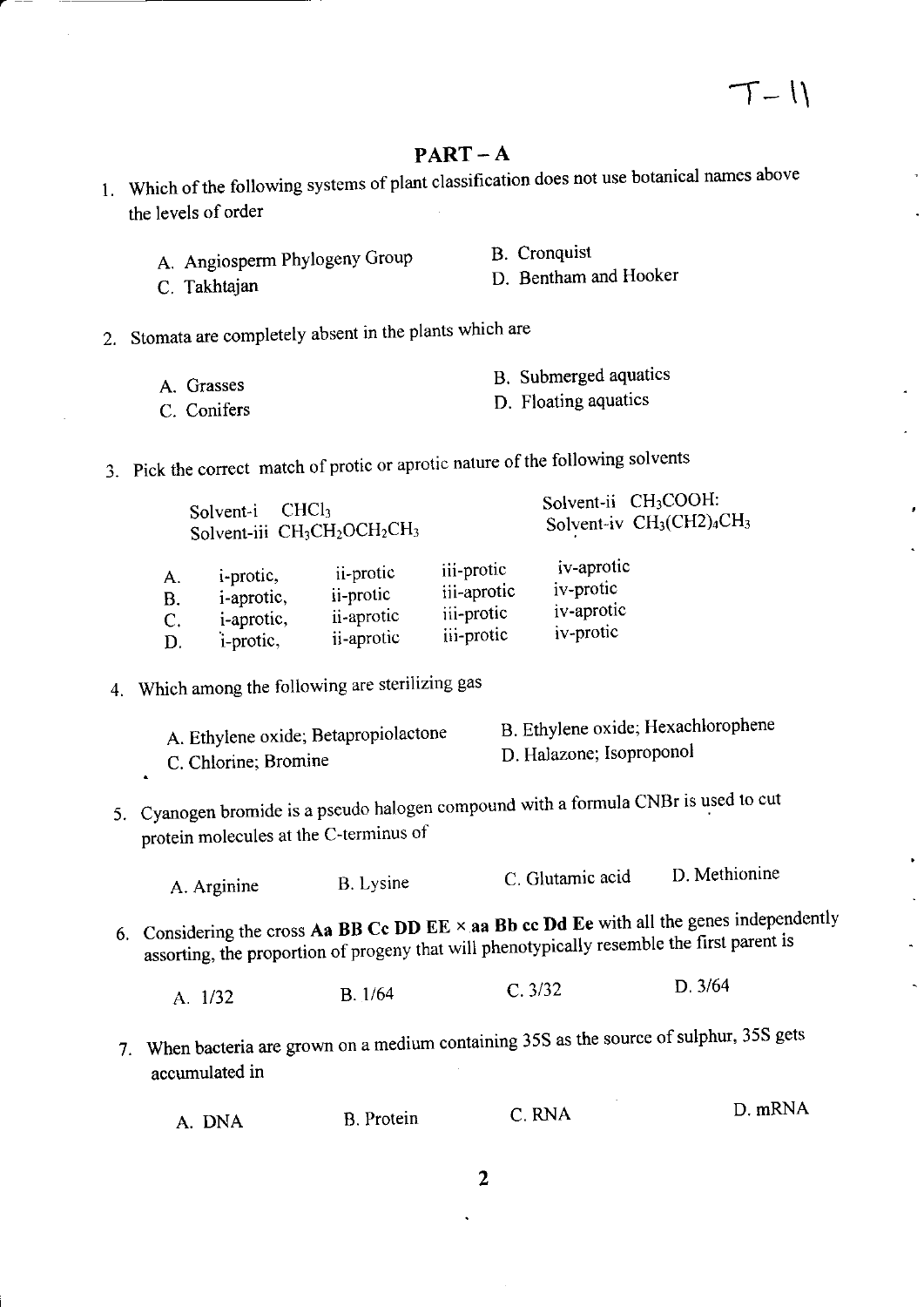- 8. For the peptide bond which is not true
	- A. There is perfectly free rotation about the peptide bond
	- B. A partial double bond
	- C. The peptide bond is shorter than a normal carbon-nitrogen single bond
	- D. Peptide bonds are made via condensation of an amine and a carboxylic acid with loss of water
- 9. In which of the following systems is the entropy the greatest
	- A. Liquid water at pH 7.0 at  $37^0C$
	- B. Supercooled water (liquid water at a temperature less than  $0^0$ )
	- C. Ice
	- D. Water vapour

10. Which is the correct order of decreasing acidity

|               |  | A. CH <sub>3</sub> -CH-OH > CH <sub>2</sub> -CH <sub>2</sub> -OH > CH <sub>2</sub> -CH <sub>2</sub> -OH > CH <sub>3</sub> -CH <sub>2</sub> -OH                                                                                         |                                                                                                                                                                                                                                                                                                                                                                                                                                                                                                                                                                                                                                           |
|---------------|--|----------------------------------------------------------------------------------------------------------------------------------------------------------------------------------------------------------------------------------------|-------------------------------------------------------------------------------------------------------------------------------------------------------------------------------------------------------------------------------------------------------------------------------------------------------------------------------------------------------------------------------------------------------------------------------------------------------------------------------------------------------------------------------------------------------------------------------------------------------------------------------------------|
| $\mathbf B$ . |  | $\mathrm{CH_3\text{-}CH\text{-}OH}\,\boldsymbol{\geqslant}\, \mathrm{^C\!H_2\text{-}CH_2\text{-}OH}\,\boldsymbol{\geqslant}\, \mathrm{^C\!H_2\text{-}CH_2\text{-}OH}\,\boldsymbol{\geqslant}\, \mathrm{^C\!H_3\text{-}CH_2\text{-}OH}$ |                                                                                                                                                                                                                                                                                                                                                                                                                                                                                                                                                                                                                                           |
|               |  | $CH_3\text{-CH}_3\text{-CH}_3\text{-CH}_2\text{-OH} > CH_2\text{-CH}_2\text{-CH}_2\text{-CH} > CH_2\text{-CH}_2\text{-OH}$                                                                                                             |                                                                                                                                                                                                                                                                                                                                                                                                                                                                                                                                                                                                                                           |
|               |  |                                                                                                                                                                                                                                        | D. CH <sub>3</sub> -CH <sub>2</sub> -CH <sub>2</sub> -CH <sub>2</sub> -CH <sub>2</sub> -CH <sub>2</sub> -CH <sub>3</sub> -CH <sub>2</sub> -CH <sub>2</sub> -CH <sub>2</sub> -CH <sub>2</sub> -CH <sub>2</sub> -CH <sub>2</sub> -CH <sub>2</sub> -CH <sub>2</sub> -CH <sub>2</sub> -CH <sub>2</sub> -CH <sub>2</sub> -CH <sub>2</sub> -CH <sub>2</sub> -CH <sub>2</sub> -CH <sub>2</sub> -CH <sub>2</sub> -CH <sub>2</sub> -CH <sub>2</sub> -CH <sub>2</sub> -CH <sub>2</sub> -CH <sub>2</sub> -CH <sub>2</sub> -CH <sub>2</sub> -CH <sub>2</sub> -CH <sub>2</sub> -CH <sub>2</sub> -CH <sub>2</sub> -CH <sub>2</sub> -CH <sub>2</sub> -CH |

11. Eye color of *Drosophila melanogaster* (fruit flies) is sex-linked with red-eye color being dominant to white-eye color. In a cross between a red-eyed male and a heterozygous female, all of the following progeny are expected except

| A. Red-eyed fertile females | B. Red-eyed fertile males |
|-----------------------------|---------------------------|
|                             |                           |

- C. White-eyed fertile males D. White eyed fertile females
- 12. Maintaining the normal glucose level is very important for normal function of cells. Insulin is very important hormone and a has vital role in maintaining the blood sugar level. The process of maintaining blood glucose levels through degradation of glycogen is known as:

| A. Glycogenolysis | B. Gluconeogenesis |
|-------------------|--------------------|
| C. Glycolysis     | D. Glycogenesis    |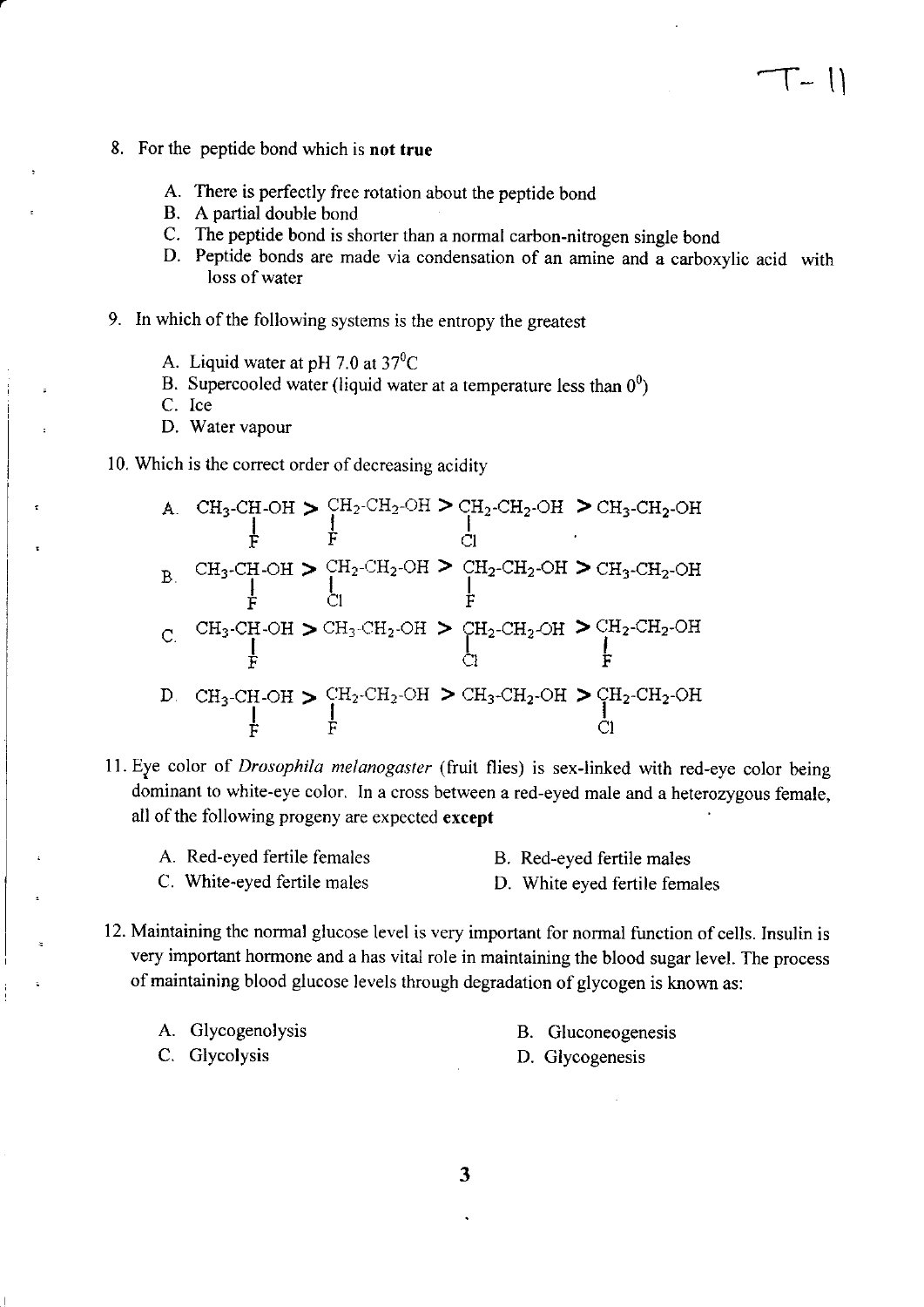- .ii 13. The transfer of undesirable traits through introgressive hybridization from parents to offspring is resultiqg from
	- A. Linkage drag C. Complementation B. Gene erosion D. Gene pyramiding
- 14. The progeny of a single self-fertilized homozygous individual is known as

| A. Inbred | <b>B.</b> Pureline | C. Clone | D. Hybrid |
|-----------|--------------------|----------|-----------|
|-----------|--------------------|----------|-----------|

15. The physical co-localization of genetic loci on the same chromosome within an individual or species is known as

D. Dysgeny

- A. Recombination B. Segregation
- C. Synteny
- 16. Iron and magnesium are needed for the

I t/

A. Opening of flowers

- B. Translocation of carbohydrates
- C. Opening and closing of stomata
- D. Synthesis of chlorophyll
- <sup>I</sup>7. Identify the mismatch between the type of enzyme and its example
	- A. Oxidoreductase Lactate dehydrogenase
	- $B.$  Hydrolase Glucose-6-phosphatase
	- C. Ligase Glutamate synthetase
	- ' D. Transferase Fumarate hvdratase

18. The presence of a catalyst in a reaction mixture may affect

- A. The activation energy
- B. The standard free energy change
- C. The structure of the catalyst permanently
- D. The equilibrium constant
- 19. Voges-Proskauer test is a procedure that detects the presence of

|  | A. Butanediol | B. Lactate | C. Acetoin | D. Pyruvate |
|--|---------------|------------|------------|-------------|
|--|---------------|------------|------------|-------------|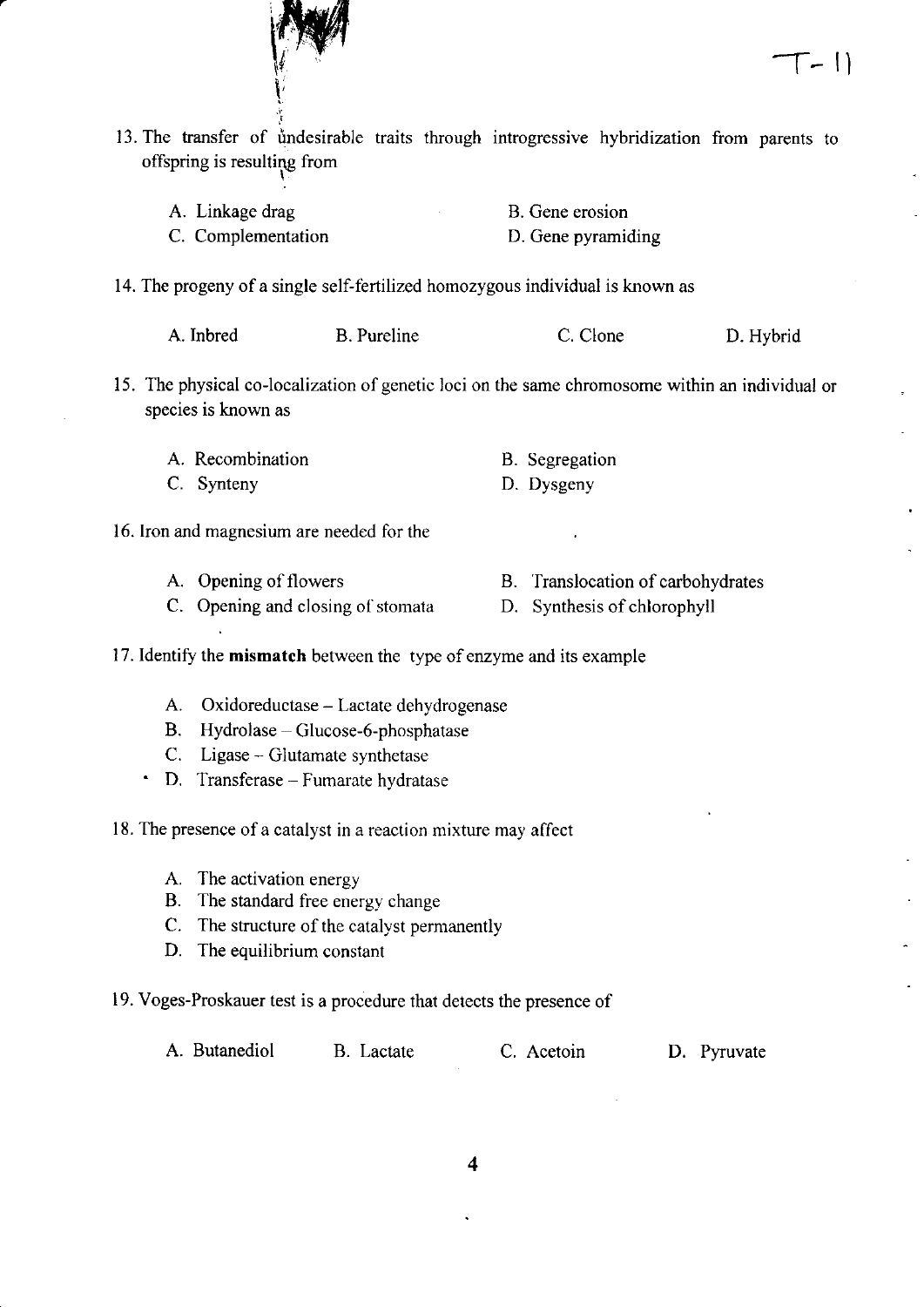20. chromosomes primarily consist of DNA and proteins. These proteins are of two major classes called Histones and Non-Histone chromosomal protein. Histone proteins are rich in which amino acid/s?

| A. Serine & Histidine            | B. Lysine & Arginine       |
|----------------------------------|----------------------------|
| C. Glutamic Acid & Aspartic Acid | D. Alanine & Aspartic Acid |

21. Which is the sunshine hormone

| A. Vitamin D | B. Estrogen | C. Auxin | D. Gibberllin |
|--------------|-------------|----------|---------------|
|              |             |          |               |

22. The allelic variants or forms of an enzyme which differ structurally but not functionally are known as

A. Allozymes B. Isozymes C. Holozymes D. Mesozymes

- 23. Which among the following is the most appropriate equation for  $N_2$  fixation
	- A.  $N_2$ + 12H<sup>+</sup> +12e<sup>-</sup> + 12ATP  $\rightarrow$  2NH<sub>3</sub> + 4H<sub>2</sub> + 12ADP + 12P<sub>i</sub>
	- B. N<sub>2</sub>+ 10H<sup>+</sup> +10e<sup>-</sup> + 14ATP  $\rightarrow$  2NH<sub>3</sub> + 2H<sub>2</sub><sup>'</sup> + 14ADP + 14P<sub>i</sub><br>C. N<sub>2</sub>+ 8H<sup>+</sup> + 8e<sup>-</sup> + 14ATP  $\rightarrow$  2NH<sub>3</sub> + H<sub>2</sub> + 14ADP + 14P<sub>i</sub>
	-
	- D.  $N_2$ + 8H<sup>+</sup> +8e<sup>-</sup> + 16ATP  $\rightarrow$  2NH<sub>3</sub> + H<sub>2</sub> + 16ADP + 16P<sub>i</sub>
- 24. A ribonucleic acid that catalyzes a chemical reaction in a cells in a similar way to that of an enzymes is known as:
	- A. Abzyme B. Synzyme C. Ribozyme D. protozyme
- 25. Which of the following statements are not true for Inulin

P. It is a storage carbohydrate found in bulb of many plants

Q. It contains fructofuranose units joined together

R. It is protein highly glycosylated

S. It is structural carbohydrate containing lignin

| A. P and Q | B. P and S     |
|------------|----------------|
| C. R and S | D. $Q$ and $R$ |

5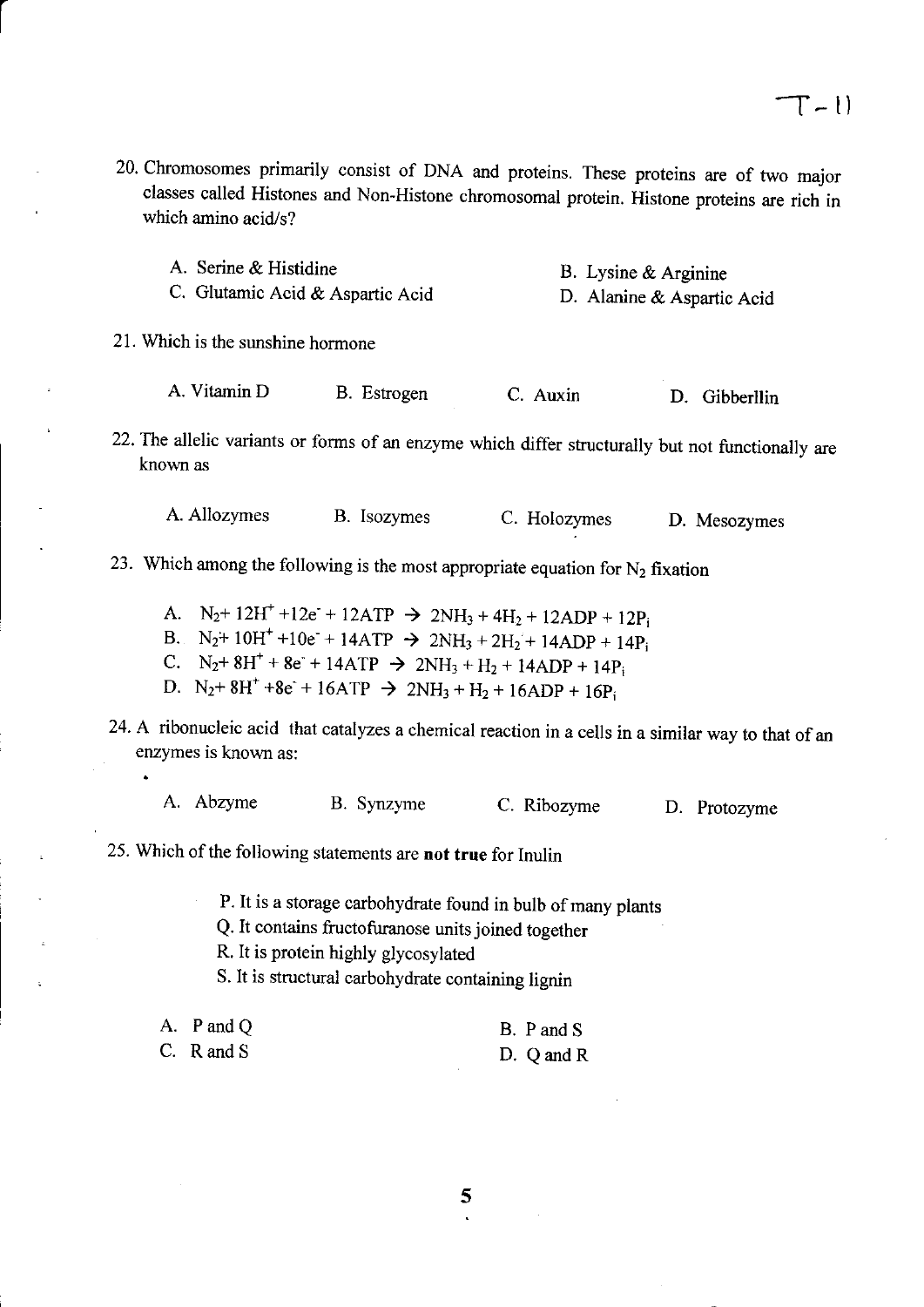#### PART B

26. The time of first opening of a flower or a spikelet in a spike is known as

| A. Prosthesis | <b>B.</b> Anthesis | C. Hybridization | D. Pollination |
|---------------|--------------------|------------------|----------------|
|               |                    |                  |                |

27. Stickland reaction is

- A. Between two amino acids, in which one amino acid is oxidized and a second amino acid acts as an electron acceptor.
- B. Between an amino acid and a keto-acid, in which the amino acid is oxidized and the keto-acid acts as an electron acceptor
- C. Between an amino acid and a keto-acid, in which the amino acid donates amino group and the keto-acid acts as an amino acceptor
- D. Between two keto-acids, in which one keto-acid is oxidized and a second keto-acid acts as an electron acceptor.
- 28. The proportion of total variance contributed by the genotype of an organism is called as

| A. Genetic advance | B. Selection differential |
|--------------------|---------------------------|
| C. Panmixis        | D. Heritability           |

29. The largest family of the angiosperms in the world is

| A. Rubiaceae | B. Asteraceae | C. Orchidaceae | D. Rosaceae |
|--------------|---------------|----------------|-------------|
|              |               |                |             |

30. Geitonogamy is a type of pollination where

- A. Transfer of pollen grains from the anther to the stigma takes place between different flowers in the same plant or genetically similar plants
- B. Transfer of pollen grains from the anther to the stigma takes place between different flowers of genetically different plants
- C. Transfer of pollen grains from the anther to the stigma takes place within the same flower
- D. Transfer of pollen grains from the anther of one plant species to the stigma of the flower of a non-related plant species
- 3l . In protocooperation, two organisms get mutually benefited and the relationship (is)

| A. Obligatory                   | B. Not obligatory          |
|---------------------------------|----------------------------|
| C. May or may not be obligatory | D. Depend on the organisms |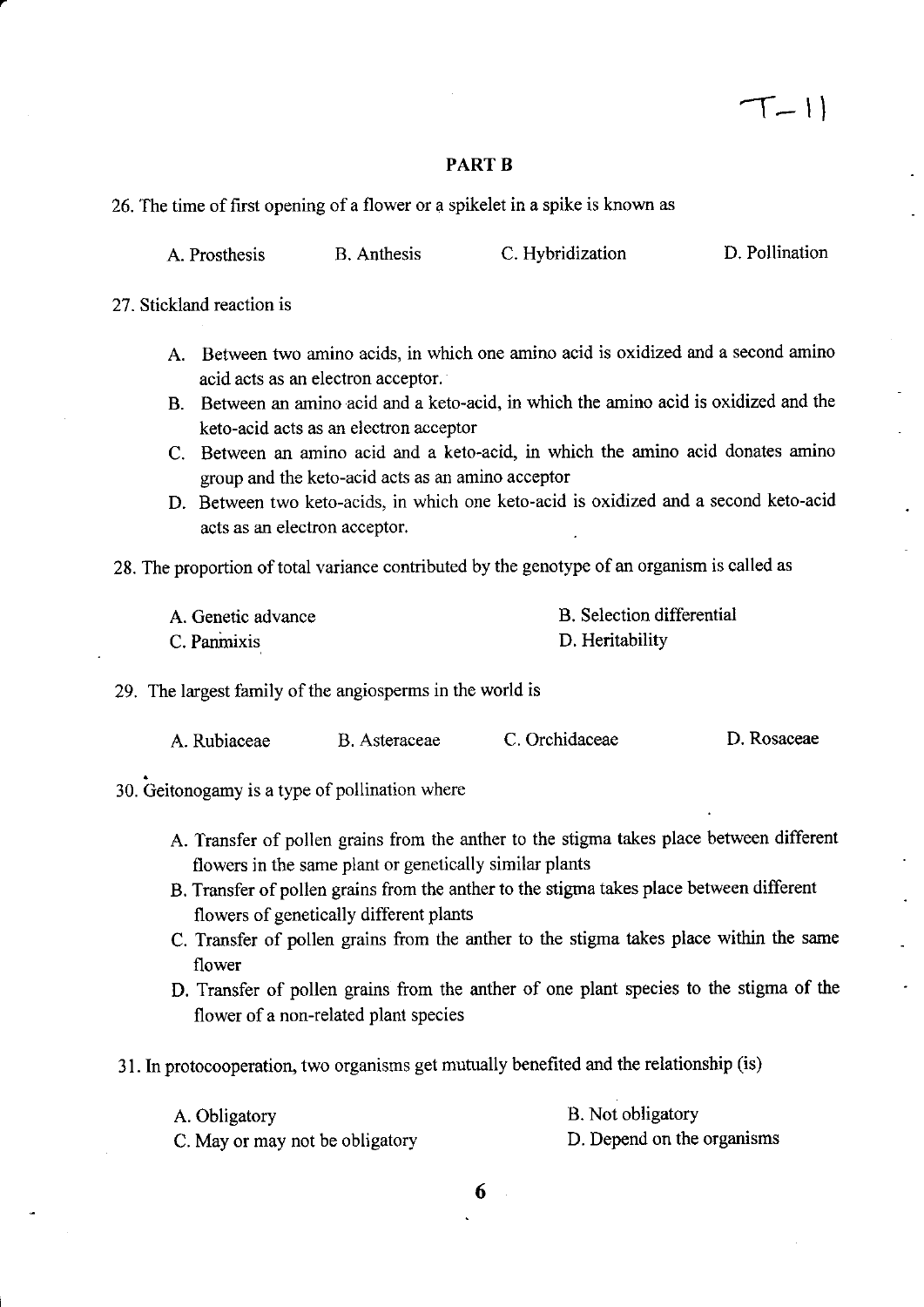- 32. Identify the mismatch from the following
	- A Halophile- Salt

a

- B. Osmophile Solute
- C. Alkaliphile  $-pH$
- D. Oligophile Pressure
- 33. After agarose gel electrophoresis of plasmids which forms of plasmid follow the sequence in decreasing molecular weight?

 $T ||$ 

- A. Open circular, super coiled, linear plasmid DNA
- B. Linear plasmid, open circular, super coiled plasmid
- C. Open circular, super coiled, linear plasmid DNA
- D. Open cireular, linear plasmid, super coiled plasmid
- 34. Com has a diploid number of 20. How many chromosomes would be expected in a) <sup>a</sup> meiotic product b) a polar nucleus, c) a mature embryo sac d) an endosperm cell

| A. 10, 10, 30, 30   | B. 10, 20, 10, 30   |
|---------------------|---------------------|
| C. $10, 10, 10, 10$ | D. $20, 30, 10, 30$ |

- 35. A species of plant is discovered in which individual plants produce either white or purple flowers. True breeding plants that have short stems with white flowers are crossed with true breeding plants that have tall stems and purple flowers. The resulting offspring all have tall with purple flowers. When one of these tall, purple-flowered offspring is crossed with <sup>a</sup> short, white-flowered plant, plants with the following characteristics were obtained in equal proportions. White flowers on tall stems, purple flowers on tall stems, white flowers on short stems, purple flowers on short stems. Given the information above, which of the following is most likely true
	- A. The white-flower allele and the tall-stem allele occur at the same locus
	- B. The genes for flower color and stem length are closely linked
	- C. Extensive crossing-over between the purple flower allele and the white-flower allele has occurred
	- D. The genes for flower color and stem length are not linked
- 36. The general expression for the appearance of a solute in an effluent is (where  $V$  is the elution volume of a substance,  $V_0$  void volume,  $k_D$  distribution constant and  $V_i$  internal water volume)
	- A.  $V = V_0 + k_D V_1$
	- B.  $V = V_0/V_i$
	- C.  $V = V_0 k_D V_i$
	- D.  $V/V_0 = k_D V_i$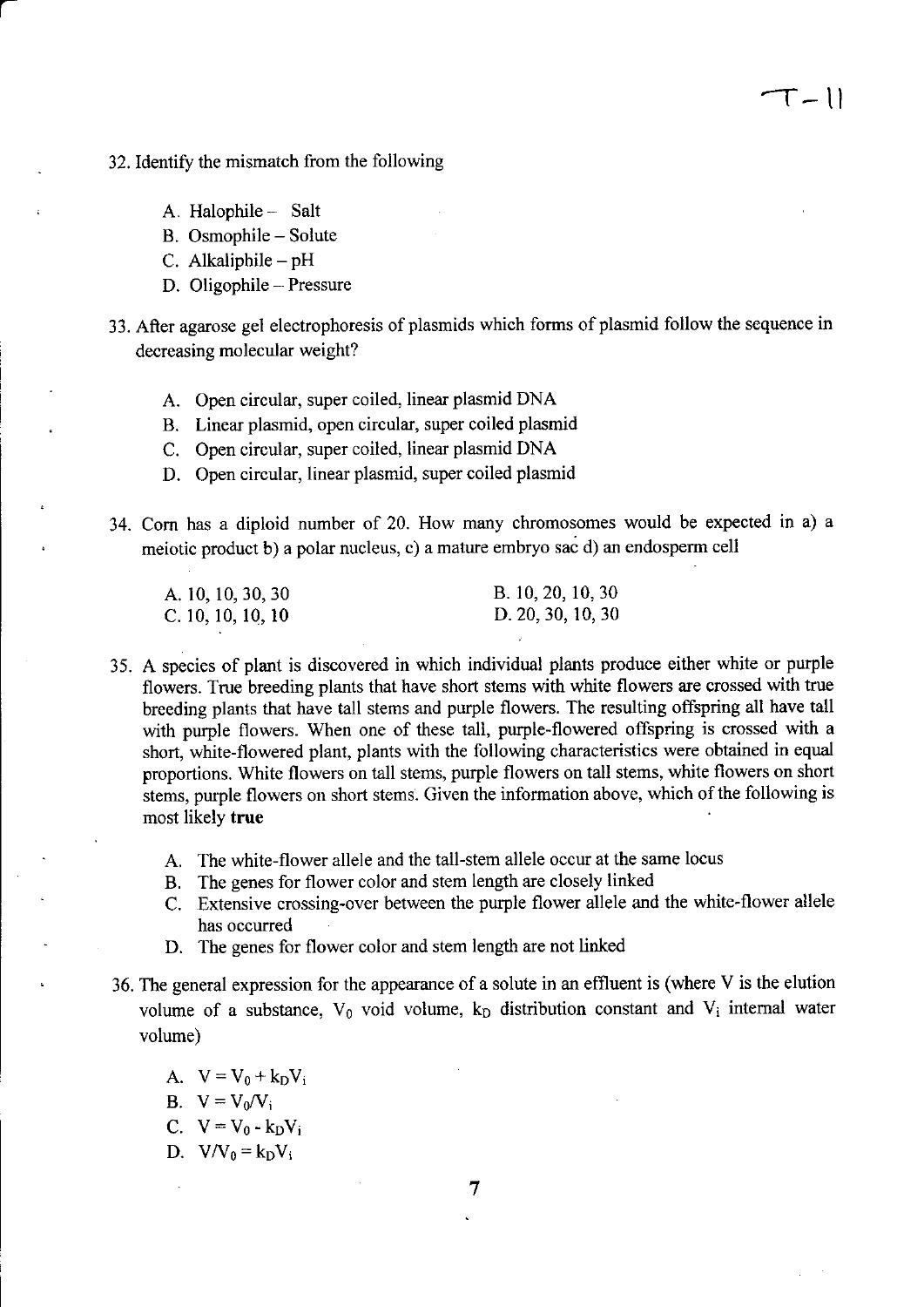## 37. Which of the following statements is not consistent with the principle of totipotency

- A. Plant cells can differentiate into any cell type
- B. Plant cells can regenerate entire plants by mitosis
- C. Cell specialization is based on position
- D. Cell specialization is based on gene content

38. DNA methyltransferase adds the methyl group to the  $5<sup>th</sup>$  position of

| A. Adenine | <b>B.</b> Cytosine | C. Guanine | D. Thymine |
|------------|--------------------|------------|------------|
|            |                    |            |            |

- 39. A polycistronic mRNA refers to
	- A. mRNA which is transcribed by multiple RNA polymerases
	- B. mRNAs that are simultaneously translated
	- C. mRNA that is translated by many ribosomes simultaneously
	- D. mRNA with multiple open reading frames
- 40. The calcium is very essential element for organism growth and development; change in  $Ca^{2+}$ concentration can initiate various responses in plants. Which one of the following responses is **not** known to be initiated by change in  $Ca^{2+}$  concentration
	- A. Closure of stomata
	- B. Reorientation of growth in pollen tubes
	- C. Thickening of cell walls in young tobacco seedlings in response to wind
	- D. Lateral root formation
- 41. Due to high level of pollution, the gases like  $SO<sub>2</sub>$  and  $CO<sub>2</sub>$  concentration increased drastically it can cause the acid precipitation. The acid precipitation has lowered the pH of a paxticular lake to 4.0. What is the hydrogen ion concentration of the lake
	- A.  $10^{-4}$  M B. 4.0 M C.  $10^{-10}$  M D.  $10^{4}$  M
- 42. If the coding region of a gene is estimated to consist nucleotides of 300 base pairs, how many amino acids would the corresponding polypeptide chain?
	- A. 150 B. 120 C. 300. D.100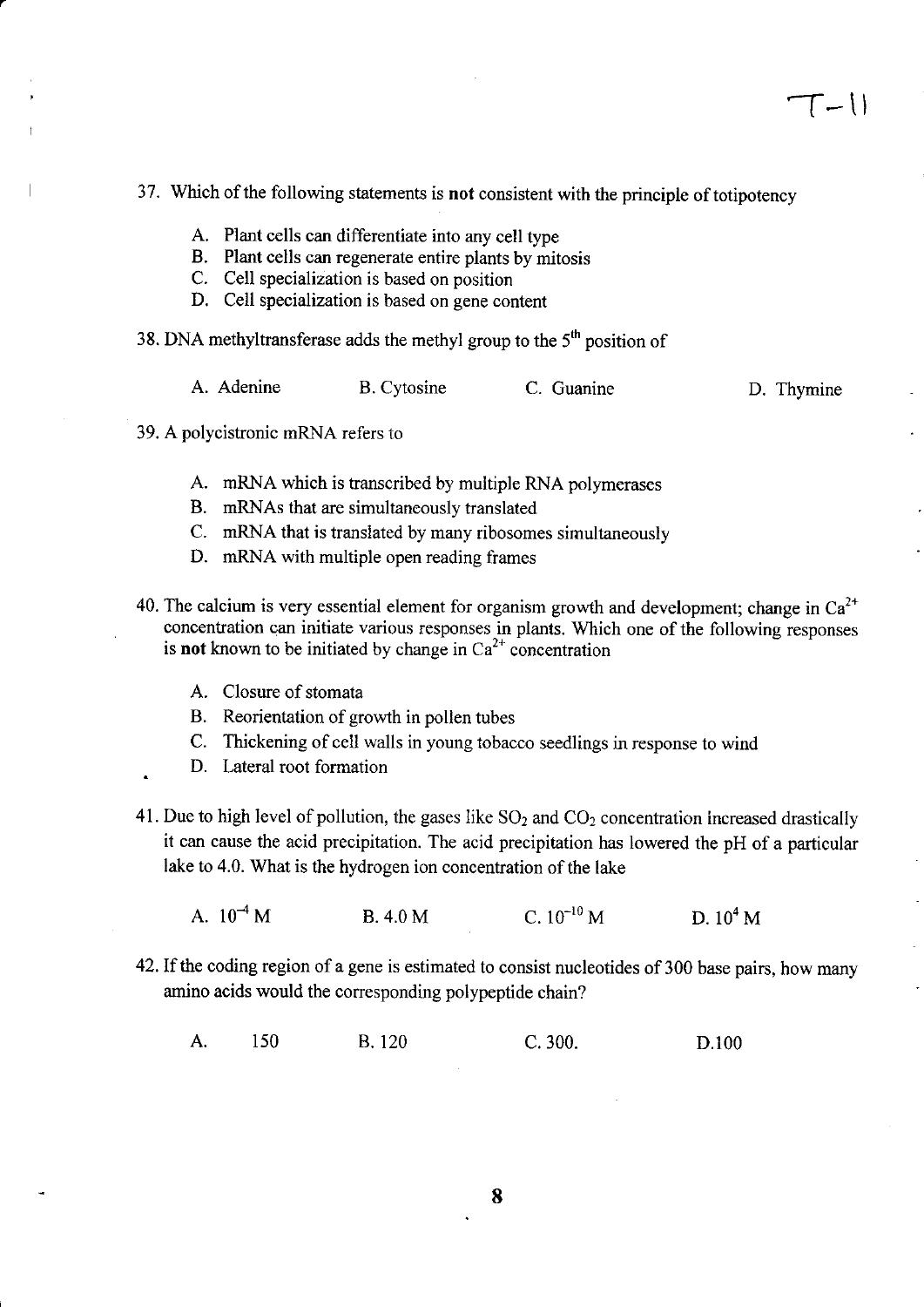43. Symbiotic biological nitrogen fixation takes place with the association between a plant and a nitrogen fixing prokaryote as shown in the following table:

| List of plants |                             | Nitrogen fixing              |
|----------------|-----------------------------|------------------------------|
|                | a. Glycine max              | i. <i>Azotobactor</i>        |
|                | b. <i>Datisca</i>           | ii. Bradyrhizobium           |
|                | c. Gunnera                  | iii. <i>Anabaena</i>         |
| d. Azolla      |                             | iv. <i>Gluconacetobacter</i> |
|                |                             | v. <i>Frankia</i>            |
|                |                             | vi. Nostoc                   |
|                | The correct combination is: |                              |

|           | 1110 0011001 001110111011011 19. |         |        |         |  |
|-----------|----------------------------------|---------|--------|---------|--|
| A.        | $a-i$                            | $b-v$   | $c-vi$ | $d$ -iv |  |
| <b>B.</b> | a-ii                             | $h-v$   | $c-vi$ | d-iii   |  |
|           | $C.$ a-iii                       | $b$ -ii | $c-i$  | $d$ -iv |  |
| D.        | a-ii                             | $b-vt$  | $C-V$  | $d-i$   |  |
|           |                                  |         |        |         |  |

44. Which of the following plant is best suitable for *in situ* phytoremediation of heavy metals in an inland pond/lake

| A. Water hycianth | B. Lotus         |
|-------------------|------------------|
| C. Water Lily     | D. Brown mustard |

- 45. After pollination, which of the following events is vital for fertilization to occur in flowering plants?
	- A. Sperms swim to the egg and the polar nuclei
		- B. Petals close around the reproductive parts
		- C. Meiosis occurs within the pollen grain
	- D. A pollen tube grows from the stigma to the ovule
- 46. When a diploid embryo sac is formed from a megaspore mother cell without a regular meiotic division, then the process is called

| A. Parthenogamy | B. Polyspermy |
|-----------------|---------------|
| C. Polygamy     | D. Diplospory |

47. The phenomenon leading to the development of embryo from synergids or antipodal cells without fertilization is known as:

A. Apospory B. Apogamy C. Autogamy D. Diplospory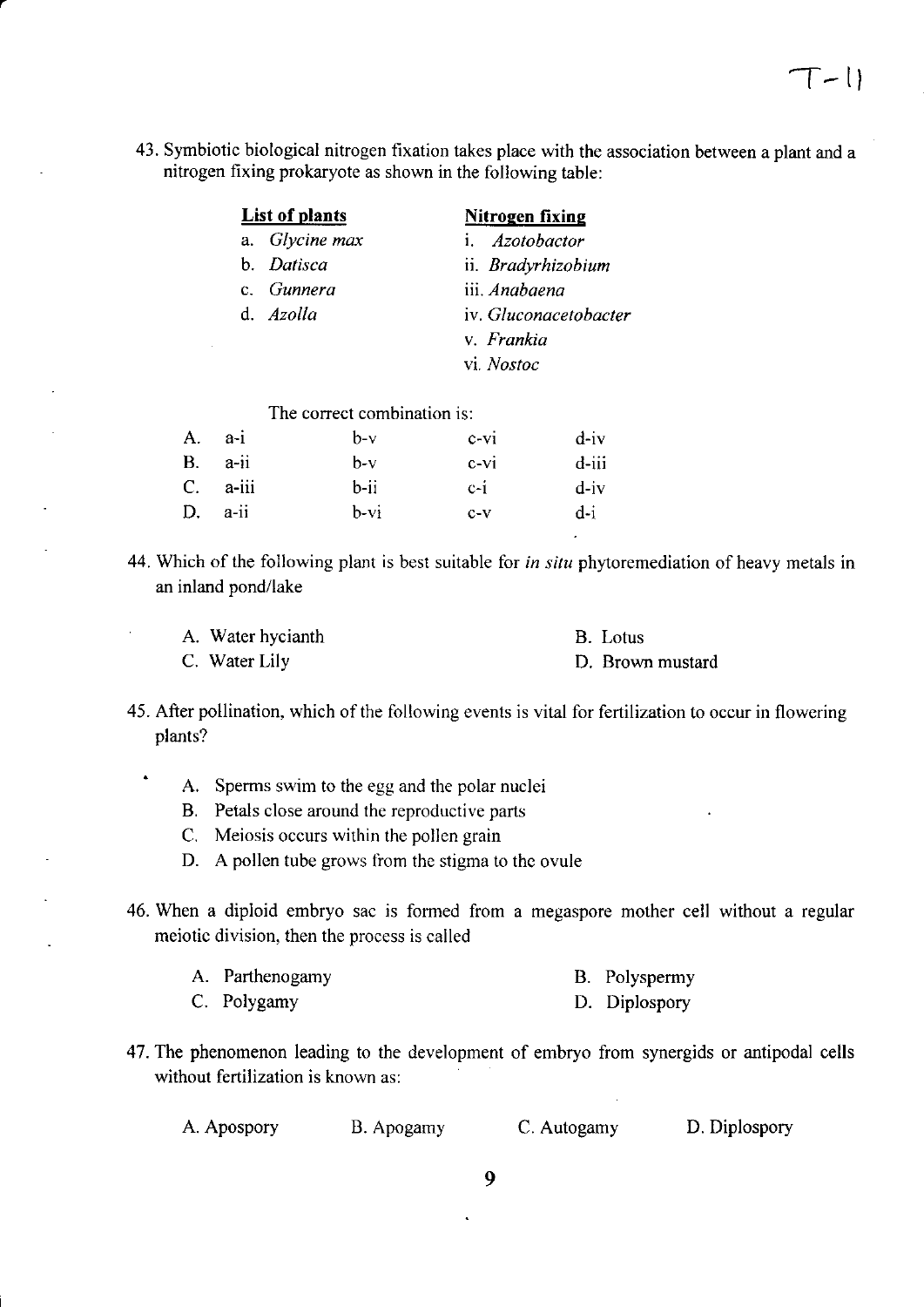48. Match the following research institute with correct places

| а.          | Bose Institute |                                        |                          | i. Lucknow     |
|-------------|----------------|----------------------------------------|--------------------------|----------------|
|             |                | b. Indian Institute of Science         |                          | ii. New Delhi  |
| $c_{\cdot}$ |                | Indian Agricultural Research Institute |                          | iii. Bangalore |
|             |                | d. National Institute of Nutrition     |                          | iv. Chennai    |
|             |                |                                        |                          | v. Hyderabad   |
|             |                |                                        |                          | vi. Kolkata    |
| A.          | $a - iv$       | b-i                                    | $c-vi$                   | d-iii          |
| D           | 27.78          | <b>L :::</b>                           | $\sim$ $\ddot{\text{a}}$ | a - v          |

d-v d-ii d-v B. c. D. a-vi a-v a-iv b-iii b-i b-ii c-ii c-iii c-i

49. Okazaki fragments are formed on

- A. Lagging strand of DNA
- B. Leading strand of DNA
- C. Both leading and lagging strands of DNA
- D. Only on uncoiled DNA double helix

50. Find the correct match of Nobel prize and section

#### Winner

- a. Jeffrey C. Hall, Michael Rosbash, Michael W. Young
- b. Denis Mukwege, Nadia Murad
- c. Frances H. Amold, George P. Smith, Sir Gregory P. Winter
- d. Arthur Ashkin, Gérard Mourou, Donna Strickland

| А. | $a-v$    | b-vi  | $c$ -iii | $d - iv$ |
|----|----------|-------|----------|----------|
| В. | $a - iv$ | b-vi  | $c - ii$ | d-v      |
| C. | $a-111$  | b-v   | $c$ -ii  | d-i      |
| D. | a-ii     | b-iii | $C-V$    | d-vi     |

### Section

 $T-11$ 

- 2017-Chemistry l.
- ii. 2018-Chemistry
- iii. 2018-Medicine
- iv. 2017-Medicine
- 2018-Physics
- vi. 2018-Peace

10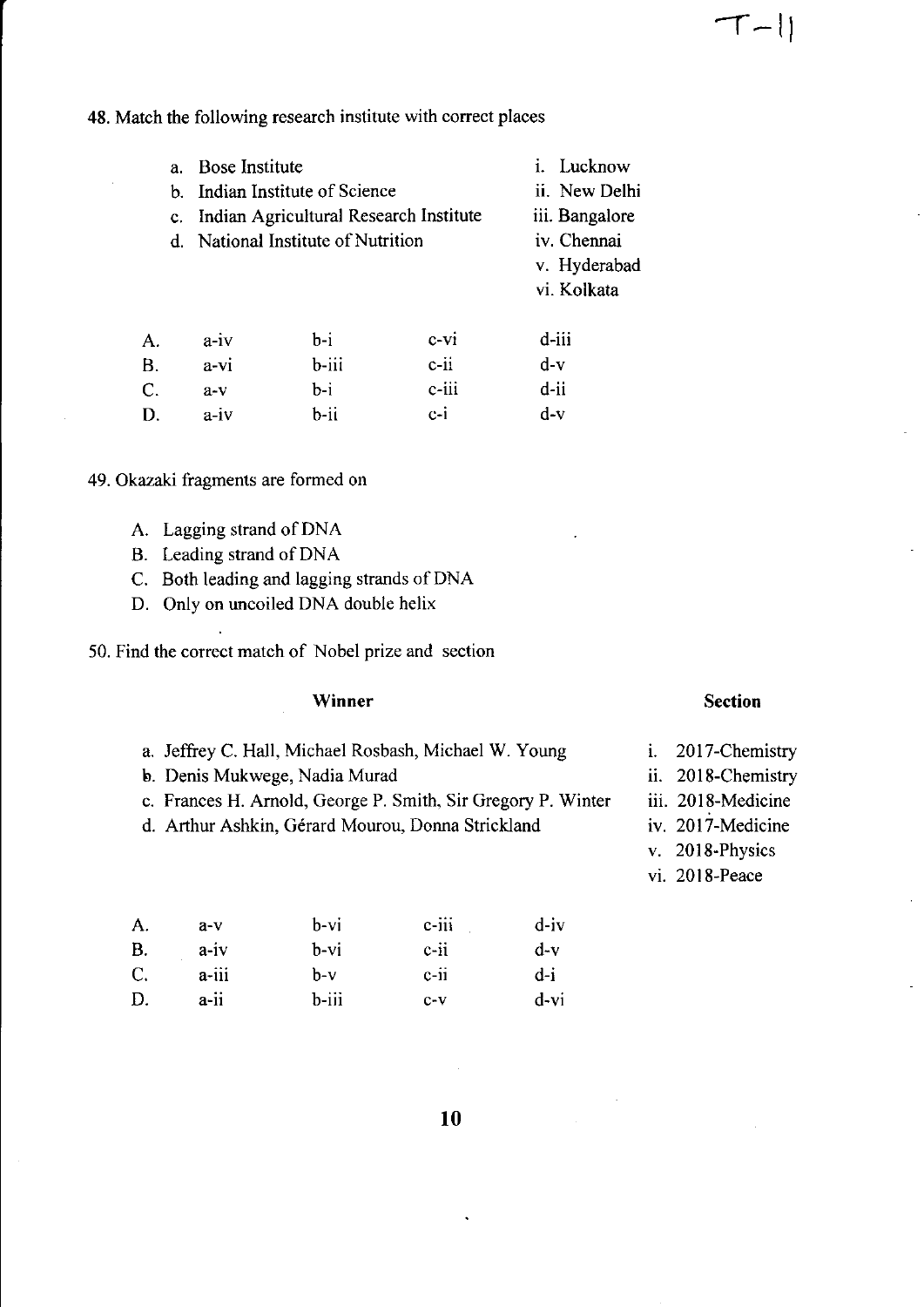51. Match the following

|           | <b>Group A</b>         |          |                  | <b>Group B</b>    |       |
|-----------|------------------------|----------|------------------|-------------------|-------|
|           | a. Dendrobium          |          |                  | Rosaceae          |       |
|           | h. <i>Tradescantia</i> |          |                  | ii. Asclepedace   |       |
|           | c. Fragaria            |          | iii. Orchidaceae |                   |       |
|           | d. Syzygium            |          |                  | iv. Commelinaceae |       |
|           |                        |          |                  | v. Solanace       |       |
|           |                        |          |                  | vi. Myrtaceae     |       |
| А.        | $a$ -ii                | $b - iv$ | $C-1$            |                   | d-v   |
| <b>B.</b> | $a-iv$                 | $b$ -iii | $c$ -ii          |                   | $d-i$ |
| C.        | a-iv                   | $b$ -ii  | $c-i$            |                   | d-iii |
| D.        | a-iii                  | b-iv     | $c-i$            |                   | d-vi  |

52. Cultivated bananas are sterile because

- A. Male flowers are not produced
- B. Pollinators are not available

C. They are triploid and therefore seeds are not set

D. . Female flowers are not produced

53. Match the types of ovule (group A) with the corresponding plant (group  $B$ )

|        | <b>Group A</b>    |       | <b>Group B</b> |  |
|--------|-------------------|-------|----------------|--|
|        | a. Orthotropous   |       | Lemna<br>i.    |  |
|        | b. Anatropous     |       | ii. Opuntia    |  |
|        | c. Amphitropous   |       | iii. Polygonum |  |
|        | d. Circinotropous |       | iv. Ricinus    |  |
| a-ii   | $b - iv$          | $c-i$ | d-iii          |  |
| $a-iv$ | $b - ii$          | c-iii | $d-i$          |  |
| a-iii  | $b - iv$          | $c-i$ | d-ii           |  |
| a-iv   | b-iii             | $c-i$ | d-ii           |  |
|        |                   |       |                |  |

54. "Die back of shoots" disease is caused by deficiency of

| A. Chlorine | <b>B.</b> Manganese |
|-------------|---------------------|
| C. Copper   | D. Molybdenum       |

 $\ddot{\phantom{0}}$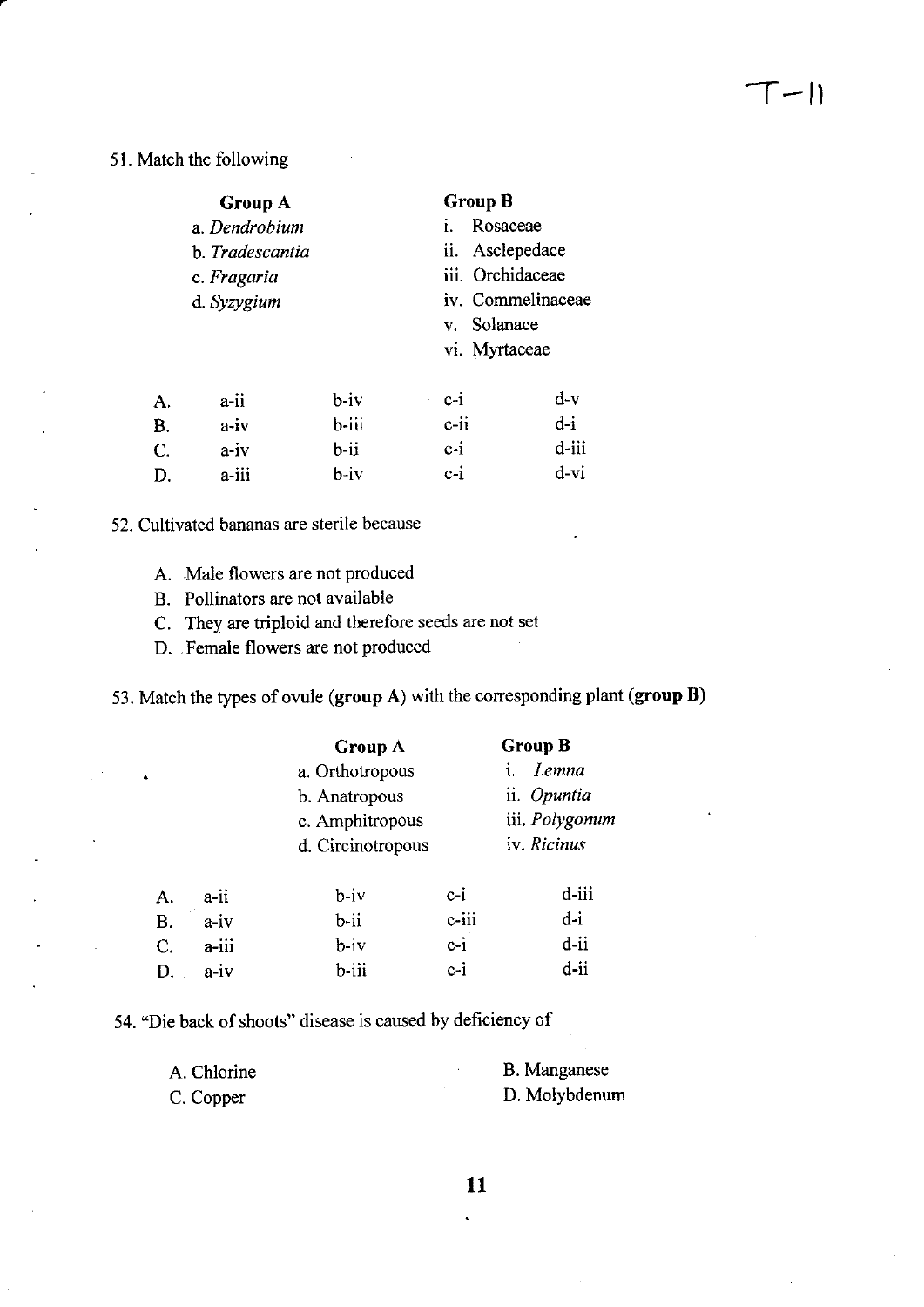- 55. Which of the following is an anaplerotic reaction?
	- A. Conversion of pymvate to acetyl CoA
	- B. Conversion of pynrvate to lactic acid
	- C. Conversion of pyruvate to acetaldehyde
	- D. Conversion of pyruvate to oxaloacetate

## 56. Match the following

|           |       | <b>Enzymes</b><br>a. Urease<br>b. DNA polymerase<br>c. Nitrogenase |        | Co-factors<br>i. $\text{Se}^{+2}$<br>ii. $Ni+2$<br>iii. $Mn^{2}$ |
|-----------|-------|--------------------------------------------------------------------|--------|------------------------------------------------------------------|
|           |       | d. Carbonic anhydrase                                              |        | iv. $Mo^{+3}$<br>v. $\text{Zn}^{+2}$<br>vi. $Mg^{+2}$            |
| А.        | a-iv  | $b$ -ii                                                            | $C-V$  | $d-i$                                                            |
| <b>B.</b> | a-ii  | $b-vi$                                                             | $c-iv$ | $d-v$                                                            |
| C.        | a-iii | $b - iv$                                                           | $c-i$  | $d$ -ii                                                          |
| D.        | a-iv  | b-vi                                                               | $c-i$  | d-ii                                                             |

57. One mole of CO<sub>2</sub> contains

| A. $6.023 \times 10^{23}$ atoms of Carbon         |
|---------------------------------------------------|
| C. 6.023 x $10^{23}$ molecules of CO <sub>2</sub> |

B.  $6.023 \times 10^{23}$  atoms of Oxygen D. 18.069 x  $10^{23}$  molecules of CO<sub>2</sub>

58. Find the most appropriate match

|       | <b>Group II</b>    | <b>Group I</b>          |                   |    |
|-------|--------------------|-------------------------|-------------------|----|
|       | <i>i</i> . Nucleus | a. $\beta$ -Oxidation   |                   |    |
|       | ii. Peroxisomes    |                         | b. 50S ribosomes  |    |
|       | iii. Smooth ER     |                         | c. Light reaction |    |
|       | iv. Chloroplast    | d. Steroid biosynthesis |                   |    |
|       | v. Microsomes      |                         |                   |    |
|       | vi. Mitochondria   |                         |                   |    |
| d-ii  | $c-iv$             | b-iii                   | a-vi              | A. |
| d-iii | $C-V$              | b-vi                    | a-i               | B. |
| $d-i$ | $c-vi$             | $b - iv$                | a-ii              | С. |
|       | $c-i$              | b-vi                    | $a-v$             | D. |
| d-iii |                    |                         |                   |    |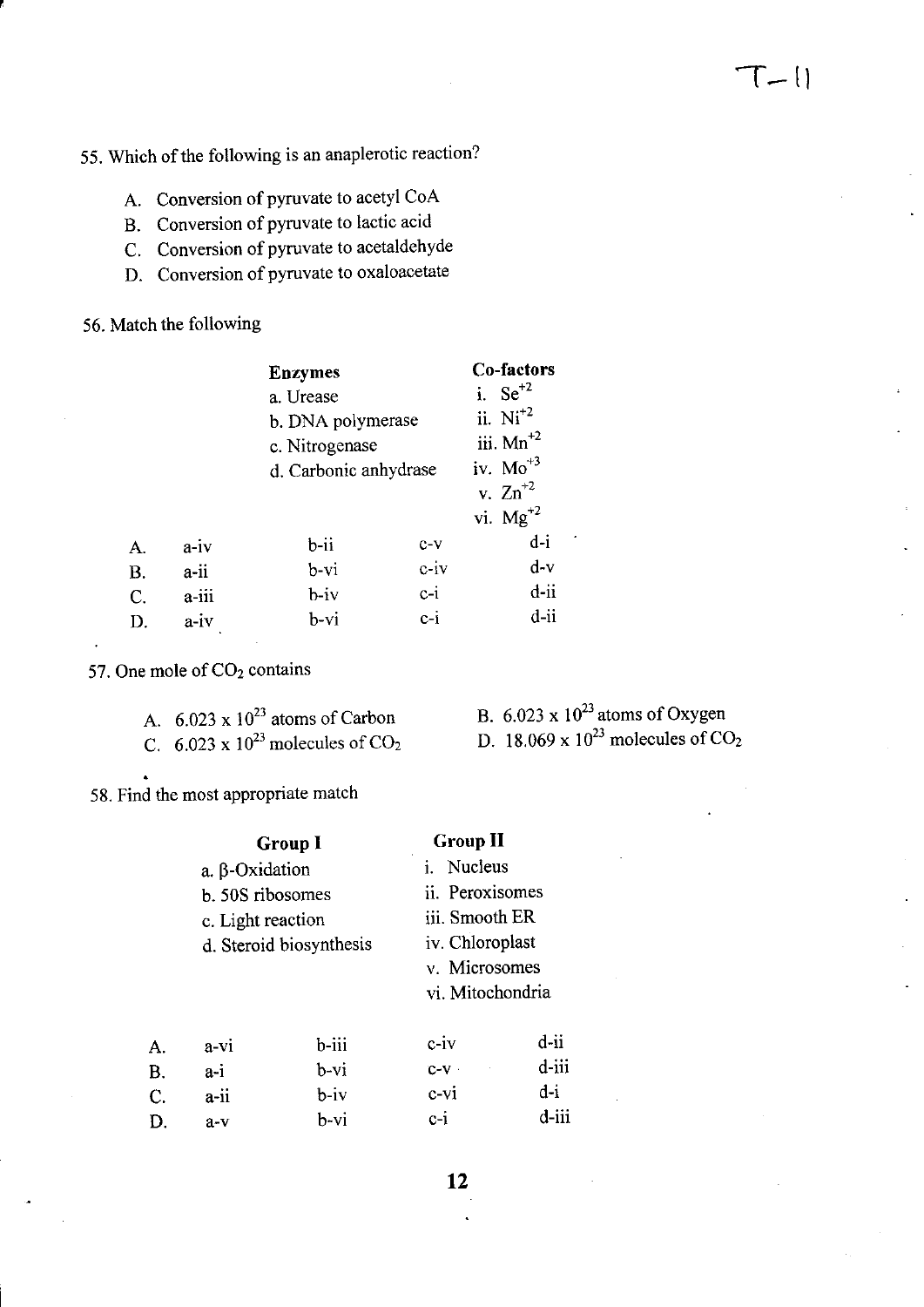- 59. In angiosperms the ABC model pertains to
	- A. Root development

C, Flower development

- 60. In *Drosophila*, which of the following types of chromatin modifications is associated with dosage compensation?
	- A. Histone  $H_4$  acetylation B. Histone  $H_3$  methylation

C. Histone  $H_1$  demthylation

61. To amplify the DNA sequence (5' ATCTTGCTACG.........AAGCTTGCGGC 3') by PCR, which of the following primer sets would you use?

- A. 5' ATCTACTACGG3' and 5'AAGCTTGCGTT3'
- B. 5'TAGAAGTATGC3' and 5'GCCGCAAGCTT3'
- C. S'TATATCTTCTAC3' and S'CGGCCGCAAGCTT3'
- D. S'TATCTTCTACGG3' and 5'TTCGAACGCCGG3'

62. Presence of vessel less wood with tricolpate pollen grains in tetracentron is an example of

A. Heteroplasy C. Homoplasy

D. Parallelism

63: A Natural silk is a polymer derived from

- A. Amino acids B. Nucleotides D. Adipic acid
- C. Nucleosides

64. The element that acts as a cellular cation and is involved in osmotic regulation is

- A. Phosphorous C. Sulphur B. Potassium D. Calcium
- 65. The radioactive isotope of hydrogen is

A. Protium B. Deuterium C. Tritium D. O-Hydrogen

 $T-1)$ 

B. Leaf development D. Shoot development

D. Histone H<sub>2</sub>A deacetylation

- B. Heterobathmy
	-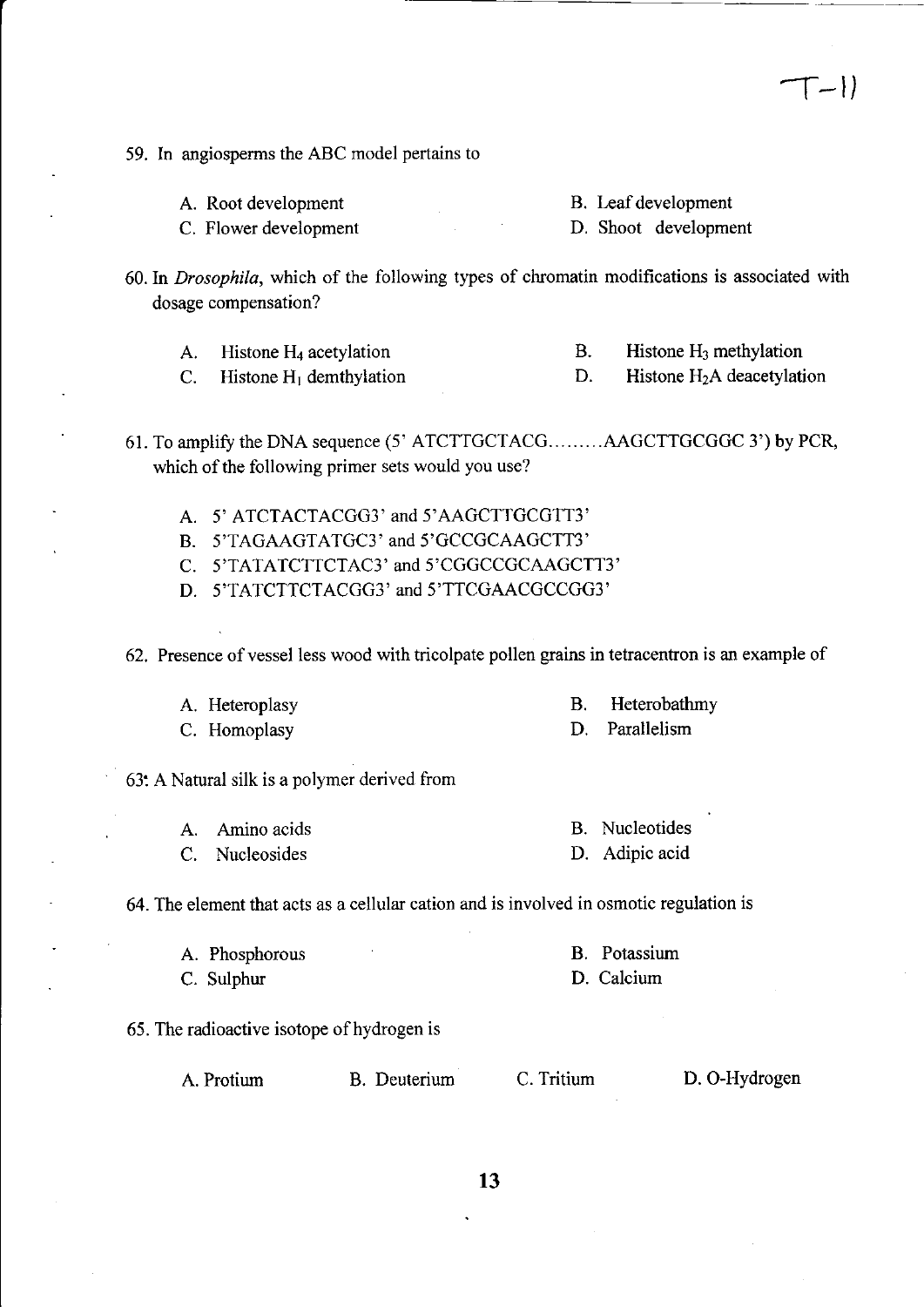|           | 66. Which statement/s is/are true for glycocalyx                                                                                                             |                      |                                                                                                                                   |                                     |                                                                                    |
|-----------|--------------------------------------------------------------------------------------------------------------------------------------------------------------|----------------------|-----------------------------------------------------------------------------------------------------------------------------------|-------------------------------------|------------------------------------------------------------------------------------|
|           | bacteria<br>Q. Calcium deposits on the surface of the cells<br>R. Lipid soluble compounds present on the cell surface<br>S. It is not present in plant cells |                      |                                                                                                                                   |                                     | P. Highly fibrous network of carbohydrates that covers the membrane of cells, many |
|           | A. Only P                                                                                                                                                    | B. P and Q           |                                                                                                                                   | C. Only Q                           | D. Only S                                                                          |
|           | 67. Which one among the following inhibits the cell wall synthesis?                                                                                          |                      |                                                                                                                                   |                                     |                                                                                    |
|           | A. Methicillin                                                                                                                                               | <b>B.</b> Gentamicin |                                                                                                                                   | C. Refampin                         | D. Fusidic acid                                                                    |
|           | 68. One among the following is not a food preservative                                                                                                       |                      |                                                                                                                                   |                                     |                                                                                    |
|           | A. Propionic acid<br>C. Sodium diacetate                                                                                                                     |                      |                                                                                                                                   | B. Benzoic acid<br>D. Cinnamic acid |                                                                                    |
|           | 69. Match the following                                                                                                                                      |                      |                                                                                                                                   |                                     |                                                                                    |
|           | <b>Group A</b>                                                                                                                                               | <b>Group B</b>       |                                                                                                                                   |                                     |                                                                                    |
|           | a. Loktak lake<br>b. Ghana<br>c. Kanha<br>d. Nokrek                                                                                                          |                      | i. Elephant reserve<br>ii. Ramsar site<br>iii. Biosphere reserve<br>iv. National Park<br>v. Tiger sanctuary<br>vi. Bird sanctuary |                                     |                                                                                    |
| A.        | a-ii                                                                                                                                                         | $b-vi$               | $c-iv$                                                                                                                            | d-iii                               |                                                                                    |
| <b>B.</b> | $a-iv$                                                                                                                                                       | $b$ -ii              | $c$ -iii                                                                                                                          | $d-i$                               |                                                                                    |
| C.<br>D.  | $a-vi$<br>a-iii                                                                                                                                              | $b-v$<br>$b-i$       | $c-i$<br>$C-V$                                                                                                                    | $d$ -ii<br>$d - iv$                 |                                                                                    |
|           | 70. All the plant groups possess phloem parenchyma except                                                                                                    |                      |                                                                                                                                   |                                     |                                                                                    |
|           |                                                                                                                                                              |                      |                                                                                                                                   |                                     |                                                                                    |
|           | A. Gymnosperms                                                                                                                                               |                      |                                                                                                                                   | B. Pteridophytes<br>D. Monocots     |                                                                                    |
|           | C. Dicots                                                                                                                                                    |                      |                                                                                                                                   |                                     |                                                                                    |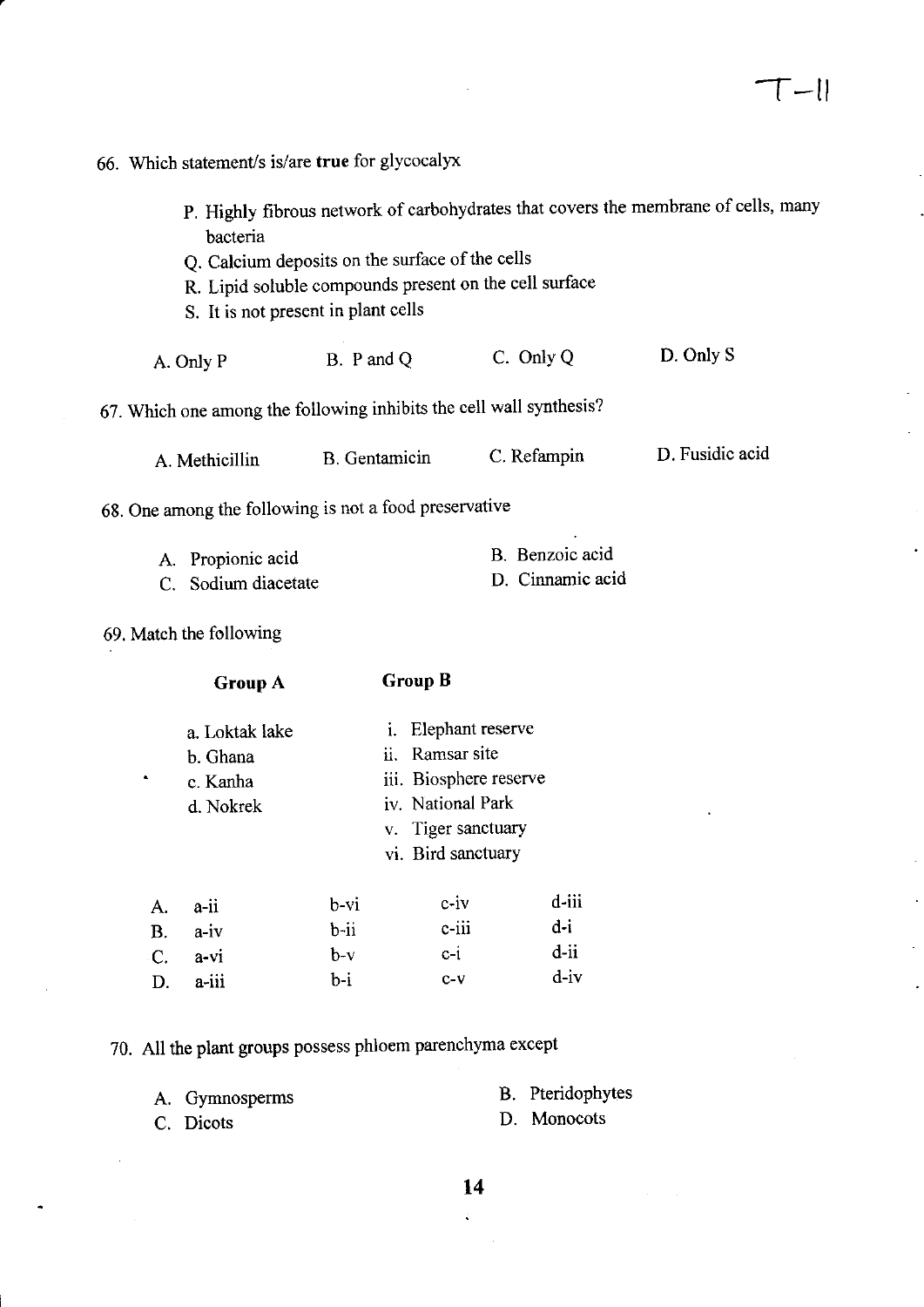71. Fermentation: a word with many meanings for microbiologist and for a biochemist, it is

- A. Growth dependent on substrate-level phosphorylation
- B. Use of an organic substrate as the electron donor and acceptor
- <sup>C</sup>. <sup>A</sup>biological process that occurs in the absence of oxygen
- <sup>D</sup>. Any process involving mass culture of microorganisms under anaerobic conditions.

72. A seed protein was isolated and purified, in the purification methods used the purification material Sephadex G-150. Which of the technique used in above purification?

- A. Gel Electrophoresis B. Ion exchange Chromatography
- C. Affinity Chromotography D. Gel Filtration Chromatography

73. Which of the plant live cell-type is devoid of nucleus at maturity?

A. Xylem parenchyma<br>
C. Companion cells
B. Vessels
D. Sieve tube elements C. Companion cells

#### 74. Match the appropriate pair

D. a-vi

|    |         | a. Asafoetida<br>b. Santonin<br>c. Resveratrol<br>d. Caryophyllene |         | i. Syzygium aromaticum<br>ii. Vitis vinifera<br>iii. Curcuma longa<br>iv. Artemisia maritime<br>v. Terminalia chebula<br>vi. Ferula sps |  |
|----|---------|--------------------------------------------------------------------|---------|-----------------------------------------------------------------------------------------------------------------------------------------|--|
| A. | a-iii   | $b-vi$                                                             | $c-ii$  | $d-i$                                                                                                                                   |  |
| Β. | $a-v$   | $b - i$                                                            | $c$ -ii | d-iii                                                                                                                                   |  |
| C. | $a - i$ | $b-iv$                                                             | $c$ -ii | $d-v$                                                                                                                                   |  |
|    |         |                                                                    |         |                                                                                                                                         |  |

75. An aldehyde without  $\alpha$ -hydrogens in presence of a strong base form an alcohol and a carboxylic acid the reaction is called

b-iv c-ii d-i

| A. Grignard reaction    | B. Cannizaro reaction  |
|-------------------------|------------------------|
| C. Claisen condensation | D. Perkin condensation |

76. The maximum number of hydrogen bonds a water molecule can have

c.2 A. 1 B. 3 C. 2 D. 4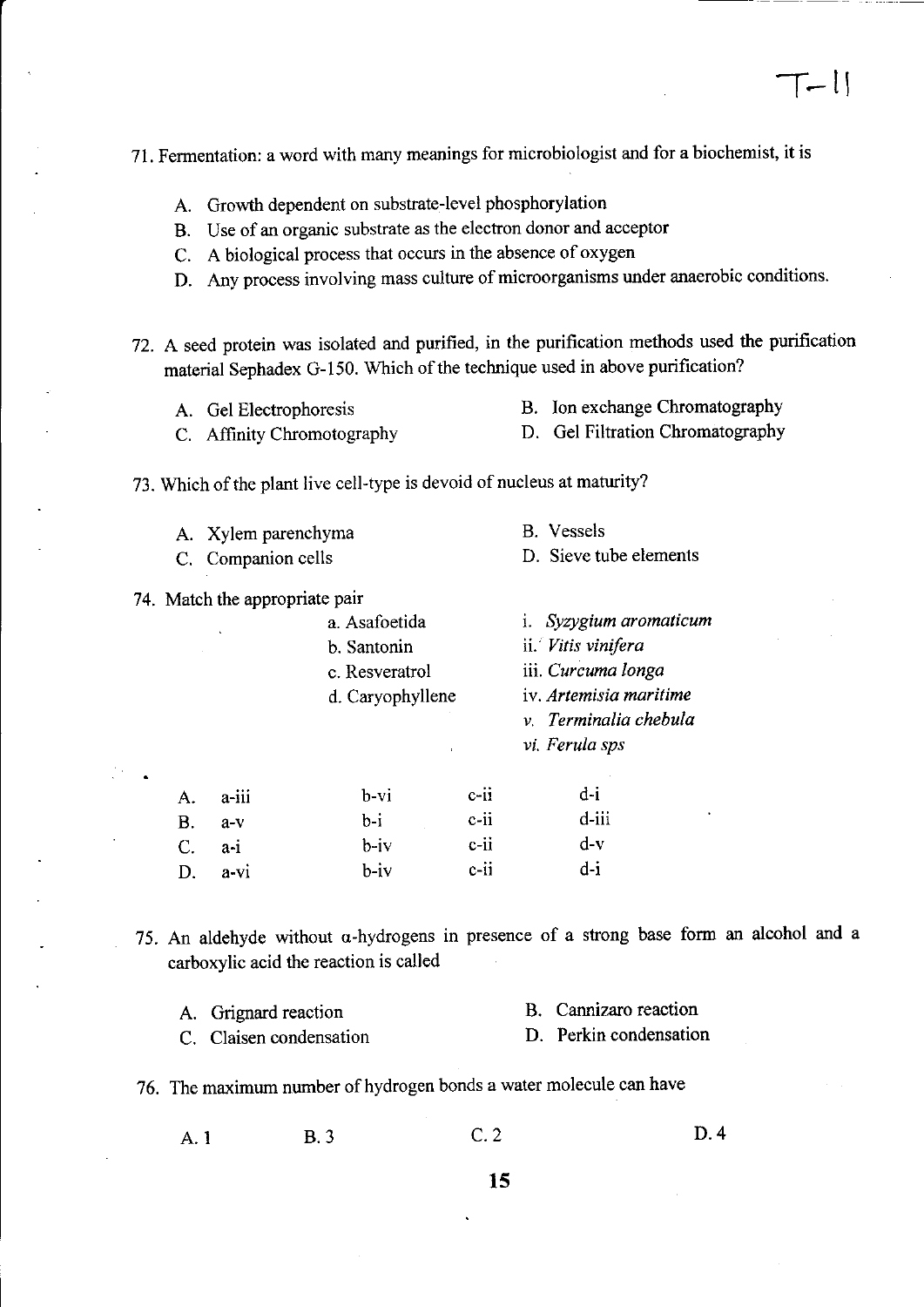

## 77. Which is Michaelis-Menten graph for competitive inhibition



- 78. What is C-value?
	- A. This is the number of Cytosine nucleotide present in a gene
	- B. This is the number of crossing over occurred on a specific locus of the genome
	- C. This is the value of codon bias in a defined gene
	- D. This is the amount of DNA contained within haploid nucleus of an organism
- Agarose gel electrophoresis is used for DNA/RNA detection. What is the nature of this agarose and from where it is obtained?
	- A. It is a polysaccharide in nature and obtained from waxy leaf of desert plants
	- B. It is a iipoprotein in nature and obtained from brown algae
	- C. tt is a polysaccharide in nature and obtained from red algae
	- D. It is a glycoprotein in nature and obtained from green algae
- g0. which of the following technique is NoT related to gene expression analysis?
	- A. Amplified fragment length polymorphism (AFLP)
	- B. Northem hYbridization
	- C. Real time polymerase chain reaction
	- D. Microarray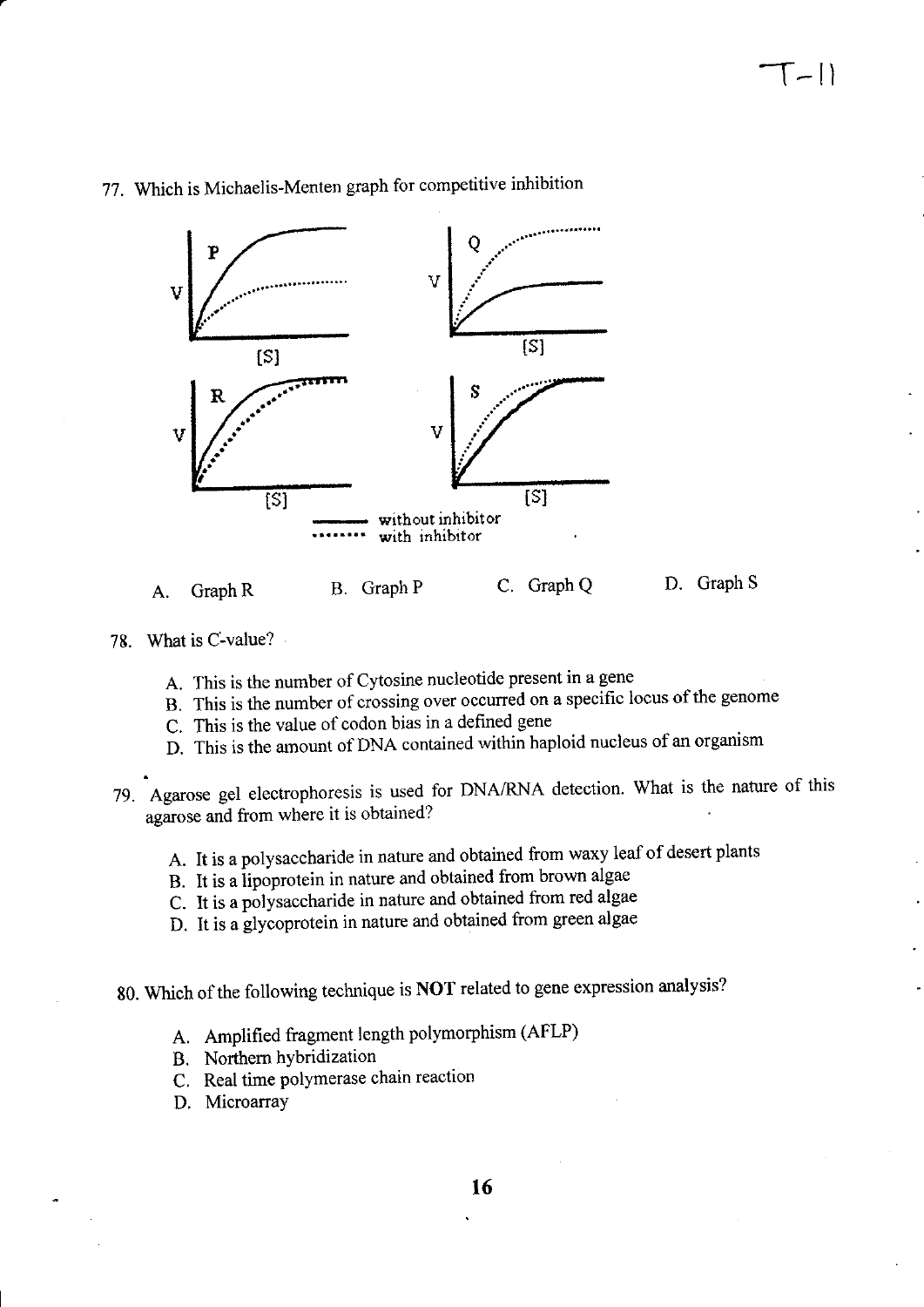- 81. In which of the following techniques restriction endonuclease is NOT used?
	- A. Amplified fragment length polymorphism (AFLP)
	- B. Random Amplified Polymorphic DNA (RAPD)<br>C. Cleaved Amplified Polymorphic Sequences (CA
	- C. Cleaved Amplified Polymorphic Sequences (CAPS)<br>D. Restriction fragment length polymorphism (RFLP)
	- Restriction fragment length polymorphism (RFLP)

82. What is "Aleurone layer" and what is its nature?

- A. It is the outermost layer of endosperm and made up of protein<br>B. It is the outermost layer of endosperm and made up of carbohy
- It is the outermost layer of endosperm and made up of carbohydrate
- C. It is the outermost layer of stomata and made up of protein
- D. It is the outermost layer of stomata and made up of glycoprotein

83. The male sex organ of the bryophyes is called

| A. Archegonium | B. Antheridium |
|----------------|----------------|
| C. Phycobiont  | D. Carpogonia  |
|                |                |

84. What is "Perennation"?

- A. It is the ability of plants, to survive from one germinating season to another, especially under unfavourable conditions
- B. . It is the process of germination of seeds in drought condition
- C. It is the process of phytoremediation where plant can survive in heavy metal containing harardous waste soil
- D. It is the process of extraction of heavy metals from contaminated plants
- 85. If the enthalpy change for a reaction is zero,  $\Delta G^{\circ}$  is equal to

A.  $T\Delta S^{\circ}$  B.  $-T\Delta S^{\circ}$  C.  $-\Delta H^{\circ}$  D. InKeq

86. In which of the following experiment, a probe is required?

- A. Polymerase chain reaction(PCR)
- B. Pulsed-field Gel Electrophoresis (PFGE)<br>C. Southern hybridization
- Southern hybridization
- D. DNA isolation
- 87. Which of the amino acid's oxidative/reductive state determines a protein's migration on SDS-PAGE?

A. Methionine B. Tryptophan C. Cysteine D. Tyrosine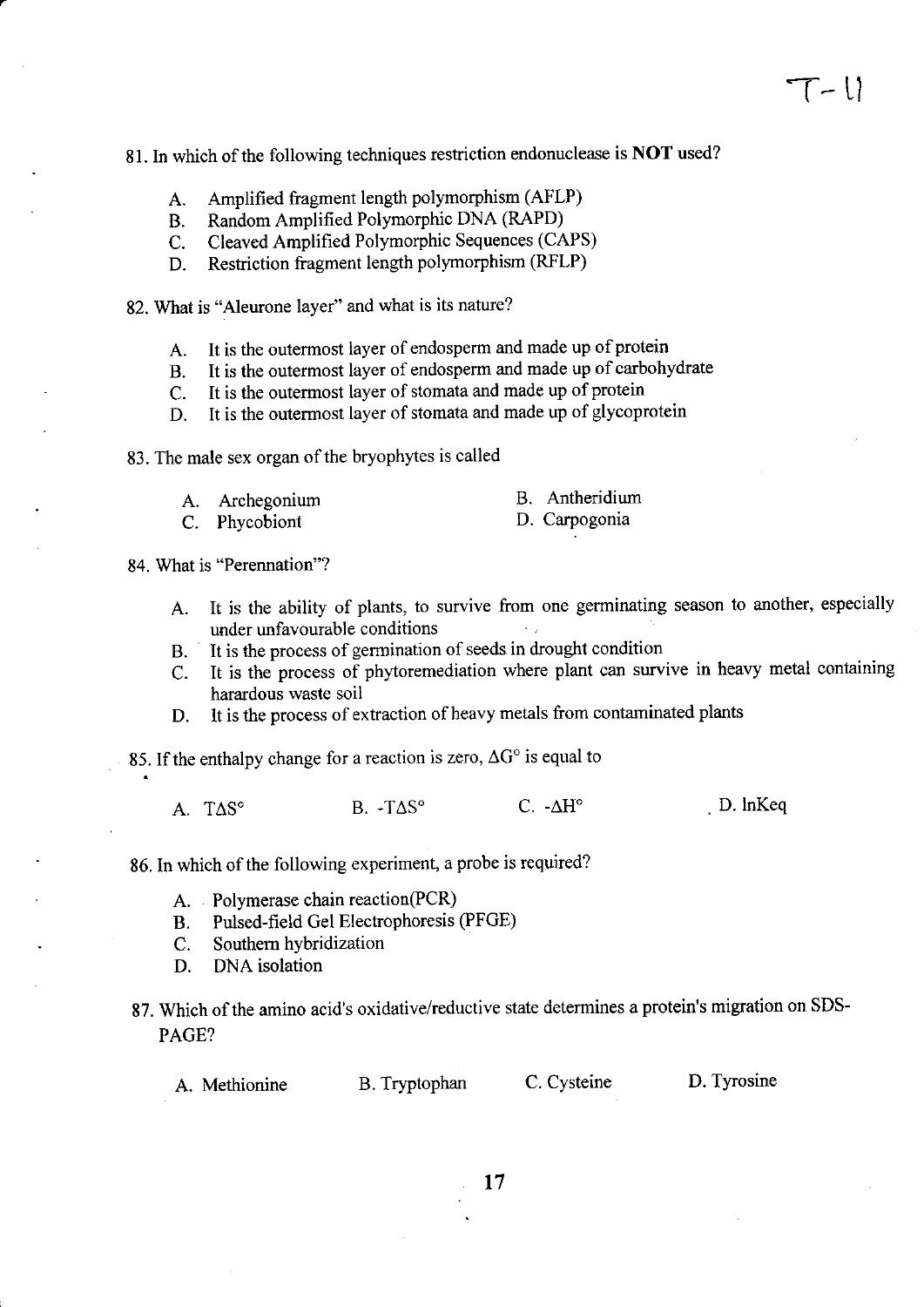88. A reactants P and Q spontaneously reacts and forms a products R and S, the products R and <sup>S</sup>have less energy than the reactants P and Q, then above reaction is

| A. Exergonic | B. Endergonic |
|--------------|---------------|
| C. Isogonic  | D. Adiabatic  |

g9. Match the commercial microbial sources in Group I with the products in Group II.

|    | Group I<br>a. Corynebacterium lilium<br>b. Klebsiella oxytoca<br>c. Aspergillus niger<br>d. Alcaligenese utrophus |          |         | <b>Group II</b><br>i. Methanol<br>ii. Poly-β-hydroxybutyric acid<br>iii. 2,3-Butane di-ol<br>iv. Citric acid<br>v. Acetophenone<br>vi. Glutamic acid |  |  |
|----|-------------------------------------------------------------------------------------------------------------------|----------|---------|------------------------------------------------------------------------------------------------------------------------------------------------------|--|--|
| A. | a-iii                                                                                                             | $b-v$    | $c$ -ii | div                                                                                                                                                  |  |  |
| B. | $a-vi$                                                                                                            | $b$ -iii | $c-iv$  | d-ii                                                                                                                                                 |  |  |
| C. | $a-i$                                                                                                             | $b-v$    | $c$ -ii | $d$ -iv                                                                                                                                              |  |  |
| D. | a-vi                                                                                                              | $b$ -iii | $c$ -iv | $d-v$                                                                                                                                                |  |  |

90. Which of the following are considered to be the best source material for in vitro mutant isolation in plants?

| A. Shoot meristems          | B. Root meristems |
|-----------------------------|-------------------|
| C. Cell suspension cultures | D. Seeds          |

91. All of the following are true about plant growth regulators except

- A. They are simple organic substances
- B. Their effects would vary depending on the interaction with other growth regulators
- C. Specific organs are involved in synthesis of plant growth regulators
- D. They are transported through xylem, phloem or diffusion
- 92. Sugar beet (Beta vulgaris ssp. vulgaris) is diploid with  $2n = 18$  chromosomes. How many chromosomes will be found in a monosomic mutant of this species?

A.8 B. l0 c. <sup>19</sup> D. <sup>17</sup>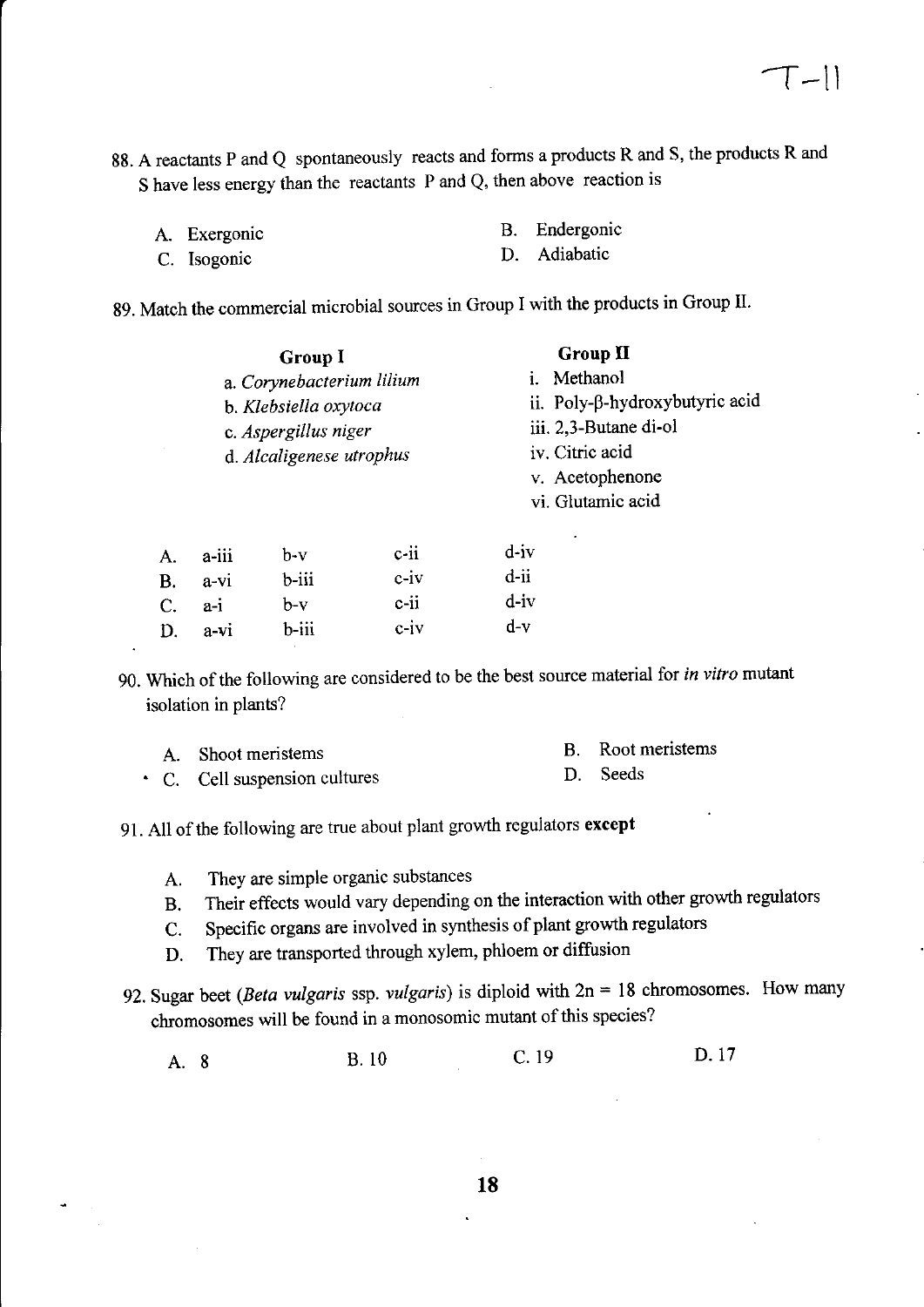## 93. Match the entries in the group I with the elution conditions in group lI

#### Group I

#### Group II

iv. Decreasing gradient of polarity v. Increasing gradient of salt

i. Isocratic solvent ii. Specific ligand iii. Ampholytes

a. Ion-exchange chromatography

b. Hydrophobic column chromatography

- c. Gel filtration chromatography
- d. Chromatofocusing

| a-iv  | $h-i$    | $c$ -ii  | $d-v$   |
|-------|----------|----------|---------|
| a-iv  | $b$ -iii | $c-i$    | $d$ -ii |
| $a-v$ | $b - iv$ | $c-i$    | d-iii   |
| $a-i$ | $b - iv$ | $c$ -iii | $d$ -ii |
|       |          |          |         |

94. Match the following

 $A.$  $B<sub>1</sub>$  $C<sub>1</sub>$ D. Group I

### Group II

|          | a. Acid value<br><b>b.</b> Biuret test<br>c. Kilani Synthesis<br>d. Benedict's test |          | <i>i.</i> Iodine number<br>ii. Reducing sugar<br>iii. Free fatty acids<br>iv. Cerebrosides<br>v. Monosaccharides<br>vi. Protein |  |  |
|----------|-------------------------------------------------------------------------------------|----------|---------------------------------------------------------------------------------------------------------------------------------|--|--|
| a-iii    | $b-vi$                                                                              | $c-v$    | $d$ -ii                                                                                                                         |  |  |
| a-vi     | $b$ -iii                                                                            | $c-ii$   | $d-i$                                                                                                                           |  |  |
| a-ii     | $b$ -iii                                                                            | $C-V$    | $d - iv$                                                                                                                        |  |  |
| $a - iv$ | $b$ -iii                                                                            | $c - vi$ | $d-i$                                                                                                                           |  |  |
|          |                                                                                     |          |                                                                                                                                 |  |  |

95. A certain species of plant produces flowers with petals that are normally blue. Plant with a nuclear mutation 'w' produce white petals in homozygous condition. In a plant of genotype 'ww', one w allele reverts to wild type during the early stages of plant development. The detectable outcome that this reversion produces in the resulting petals is

| A. Blue petals                    | B. White petals                   |
|-----------------------------------|-----------------------------------|
| C. Blue petals with white sectors | D. White petals with blue sectors |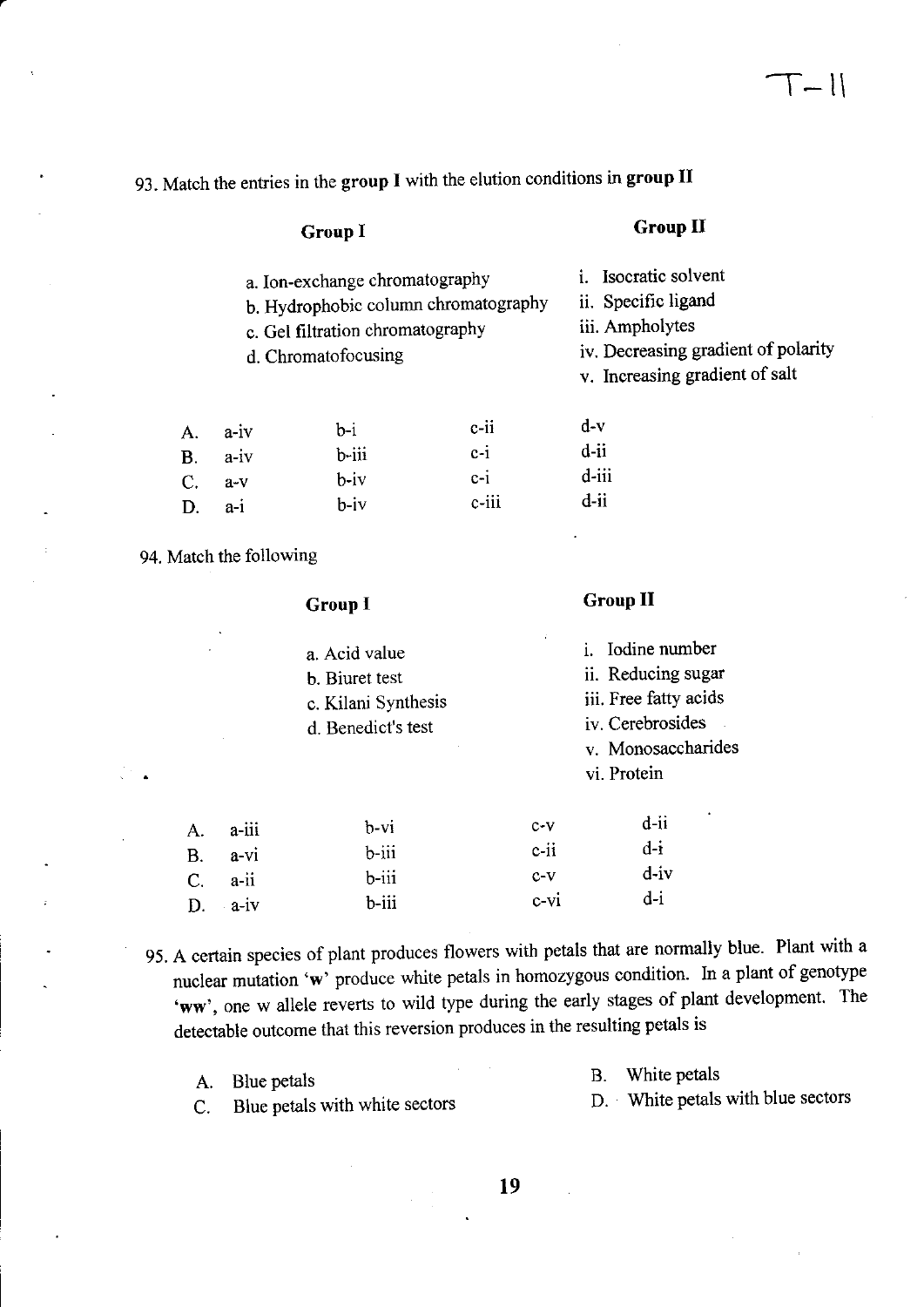# 96. What are the possible peptides obtained by digestion with trypsin

# Sequence \*H<sub>3</sub>N-ASKLYPPASTKYSATTPYESLPKTYW-COO\*

| A. | <sup>+</sup> H <sub>3</sub> N-AS-COO <sup>+</sup><br>'H <sub>3</sub> N-KYSATTPYESLPK-COO' | <sup>+</sup> H <sub>3</sub> N-KLYPPAST-COO <sup>-</sup><br><sup>+</sup> H <sub>3</sub> N-TYW-COO <sup>+</sup>   |
|----|-------------------------------------------------------------------------------------------|-----------------------------------------------------------------------------------------------------------------|
| Β. | $H_3N$ -ASK-COO<br>+H <sub>3</sub> N-YSATTPYESLPKTYW-COO'                                 | <sup>+</sup> H <sub>3</sub> N-LYPPASTK-COO <sup>+</sup>                                                         |
| C. | $H_3N$ -AS-COO<br><sup>+</sup> H <sub>3</sub> N-YSATTPYESLPK-COO                          | <sup>+</sup> H <sub>3</sub> N- KLYPPASTK-COO <sup>-</sup><br><sup>+</sup> H <sub>3</sub> N-TYW-COO <sup>+</sup> |
| D. | $H_3N$ -ASK-COO<br><sup>+</sup> H <sub>3</sub> N-KYSATTPYESLP-COO                         | <sup>+</sup> H <sub>3</sub> N-LYPPAST-COO<br><sup>+</sup> H <sub>3</sub> N-KTYW-COO                             |

### 97. Pseudominance is

- A. The expression of recessive mutation in a heterozygous individual in the absence of wile-type allele
- B. Caused by the presence of extra gene copy resulting in expression of dominant mutation in homozygous individual with wild-type alleles
- C. The expression of dominant allele only in homozygous individuals and not in heterozygous individuals
- D. The expression of dominant mutation which always leads to lethality
- 98. The transfer of a gene from one organism to another or transfer of genetic variation from one population to another is known as
	- A. Gene flow<br>C. Gene subst
		- Gene substitution

B. Gene conversion

D. Genetic redundancY

99. Expansins are involved in

- 
- A. Involved in reaction methylation<br>B. Involved in transglycosylation B. Involved in transglycosylation<br>C. Involved in acetylation
- Involved in acetylation
- D. Cross-linking network in cell walls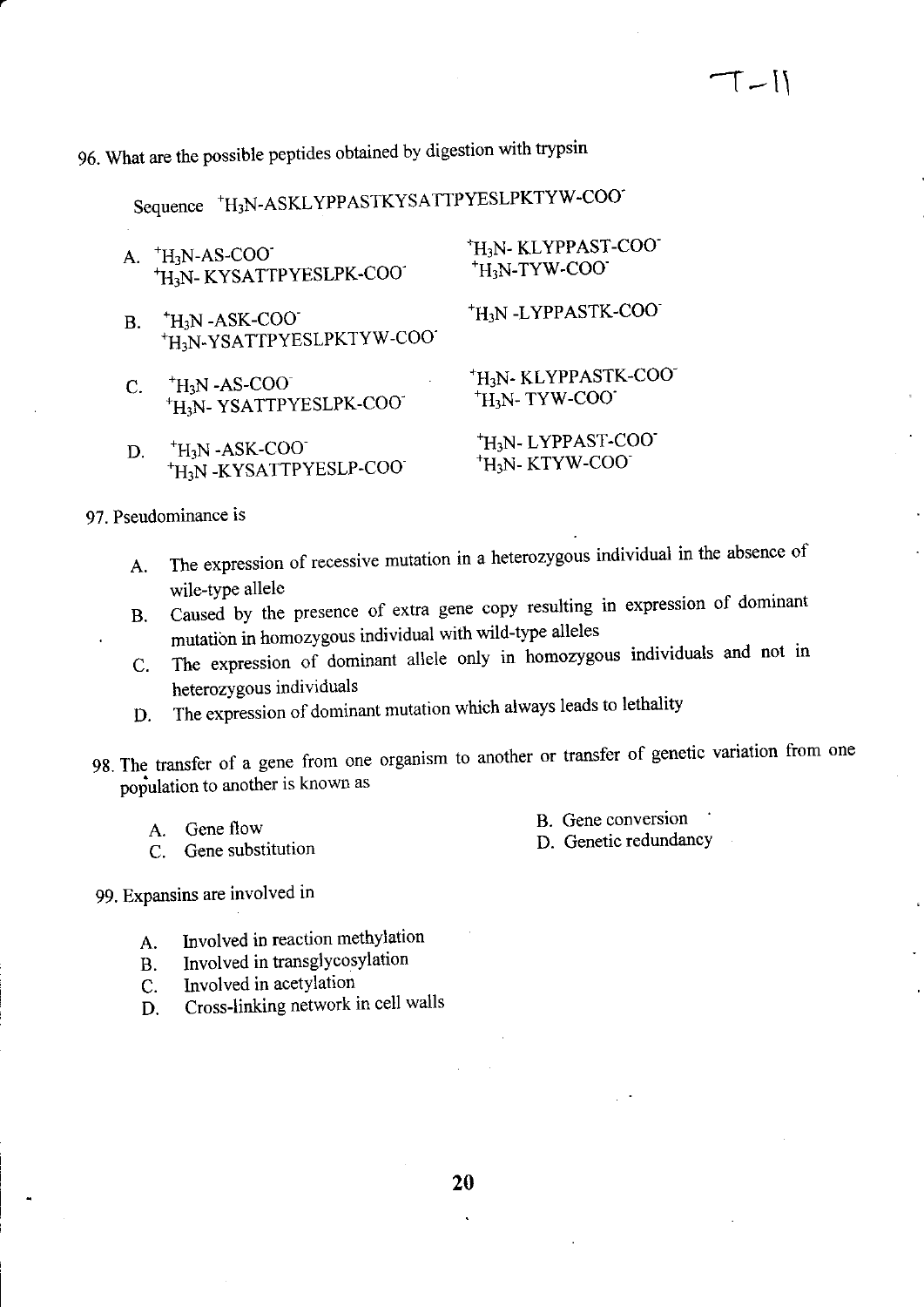$T-11$ 



100. Which is the correct order of inflorescence

A. P -Compound raceme, Q-Compound umbel, R-Compound corymb, S-Thyrse

P -Compound corymb, Q-Compound raceme, R-Thyrse, S-compound umbel B.

P -Compound umbel, Q-Thyrse, R-Compound raceme, S-Compound corymb C.

P -Compound umbel, Q-Compound corymb, R-Thyse, S-Compound raceme D.

:t {,,\*,tt \* \*\* \*:f {.\*\*\*\*\*\*\*\*\*:}\*\*\*\*\* 'l'\*\*\*\*\*\*\*+\*\*